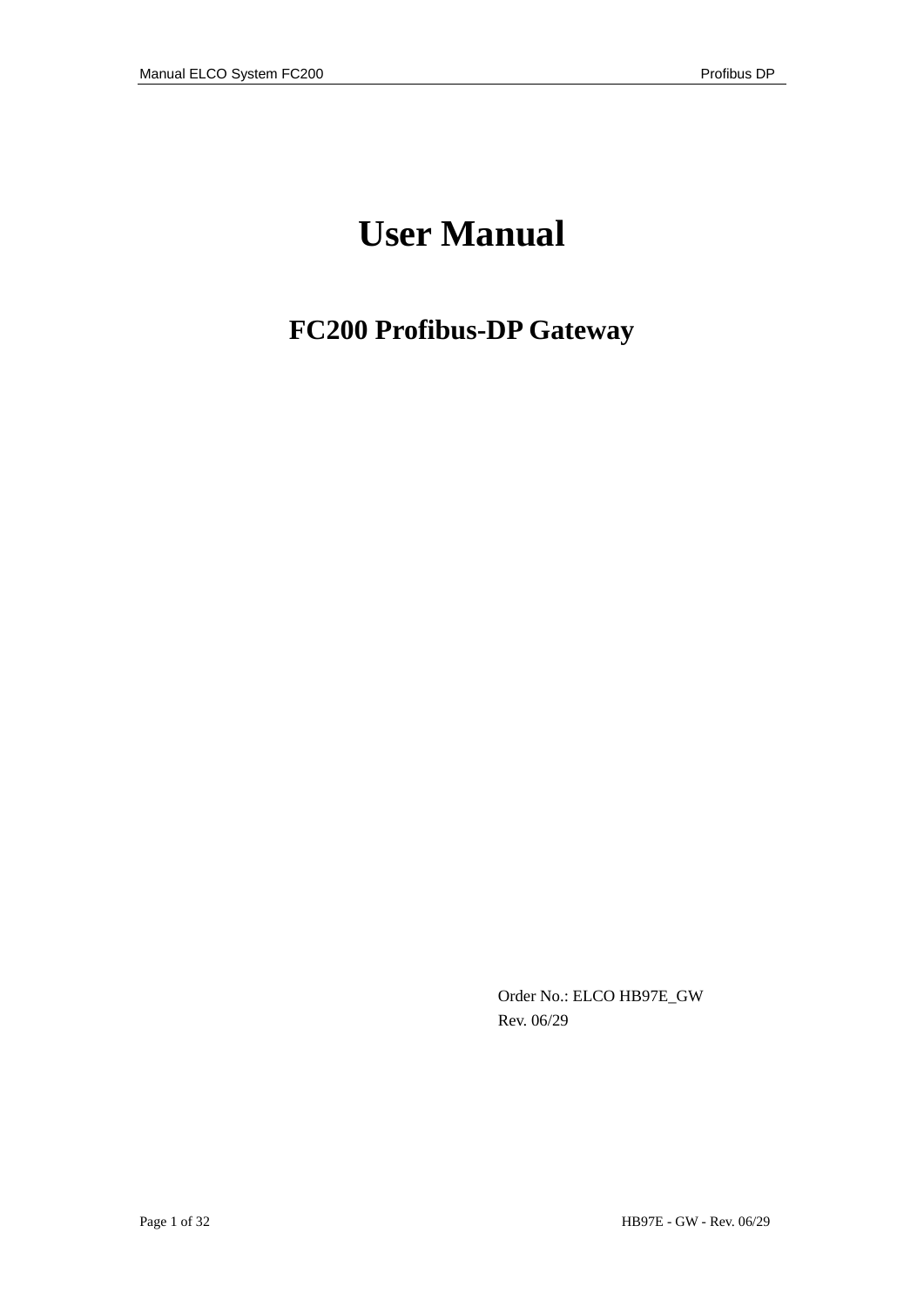## **FC2-GW-DPx1 DP-V1 slave - Structure**

| <b>Properties</b><br>GW-DP01<br><b>GW-DP11</b> | • Profibus (DP-V0, DP-V1)<br>Profibus DP slave for max. 32 peripheral modules (max. 16 analog<br>$\bullet$<br>modules)<br>Max. 244Byte input data and 244Byte output data<br>٠<br>Internal diagnostic protocol<br>$\bullet$<br>Integrated DC 24V power supply for the peripheral modules (3.5A max.)<br>Supports all Profibus data transfer rates<br>$\bullet$                                                                                          |
|------------------------------------------------|---------------------------------------------------------------------------------------------------------------------------------------------------------------------------------------------------------------------------------------------------------------------------------------------------------------------------------------------------------------------------------------------------------------------------------------------------------|
| Use as<br>DP-V1 slave                          | 1 MSAC_C1 connection (Read, Write) with 244Byte data<br>(4 Byte DP-V1-Header + 240Byte user data)<br>3 MSAC_C2 connections (Initiale, Read, Write, DataTransport,<br>Initiate Abort) with each 244Byte data<br>(4 Byte DP-V1-Header + 240 Byte user data)                                                                                                                                                                                               |
| <b>Restrictions</b><br><b>GW-DP31-ECO</b>      | The FC2-GW-DP31 is functionally identical to the FC2-GW-DP01 and has<br>the following restrictions:<br>Profibus DP slave for max. 8 periphery modules<br>$\bullet$<br>Integrated DC 24V power supply for the peripheral modules (0.8A max.)<br>٠<br>The Profibus address can be adjusted by DIP switch<br>$\bullet$<br>Integrated DC 24V power supply for the peripheral modules (0.8A max.)<br>٠<br>The Profibus address can be adjusted by DIP switch |

**Front view Front view GW-DP01 Front view GW-DP01** 



[1] LED status indicators

[2] Address selector

(Coding switch)

[3] Connector for DC 24V

power supply

[4] RS 485 interface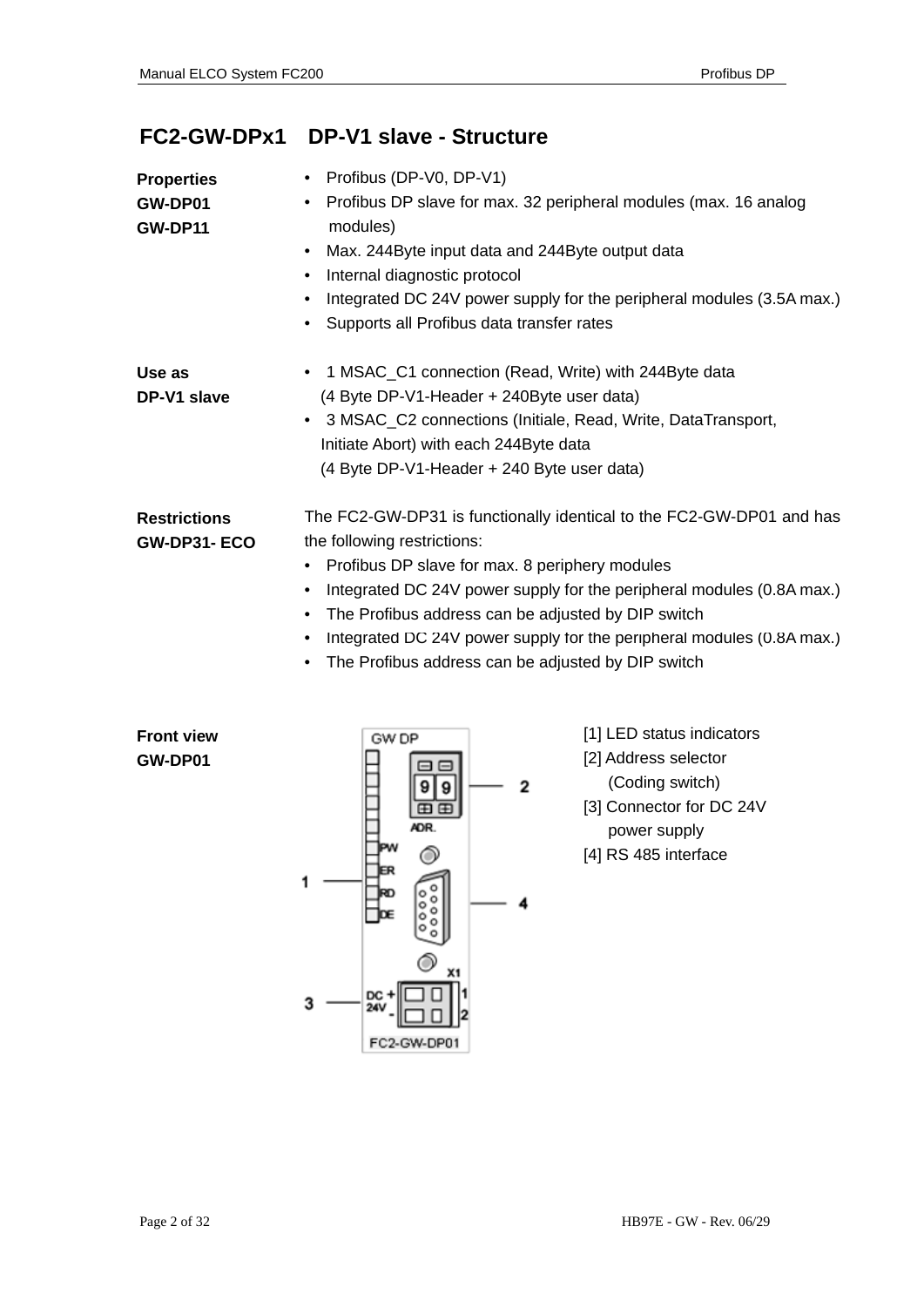**Front view GW-DP11** 



- [1] LED status indicators
- [2] Address selector
	- (Coding switch)
- [3] FO interface
- [4] Connector for DC 24V power supply



- [1] LED status indicators
- [2] Connector for DC 24V power supply
- [3] Address selector (DIP switch)
- [4] RS485 interface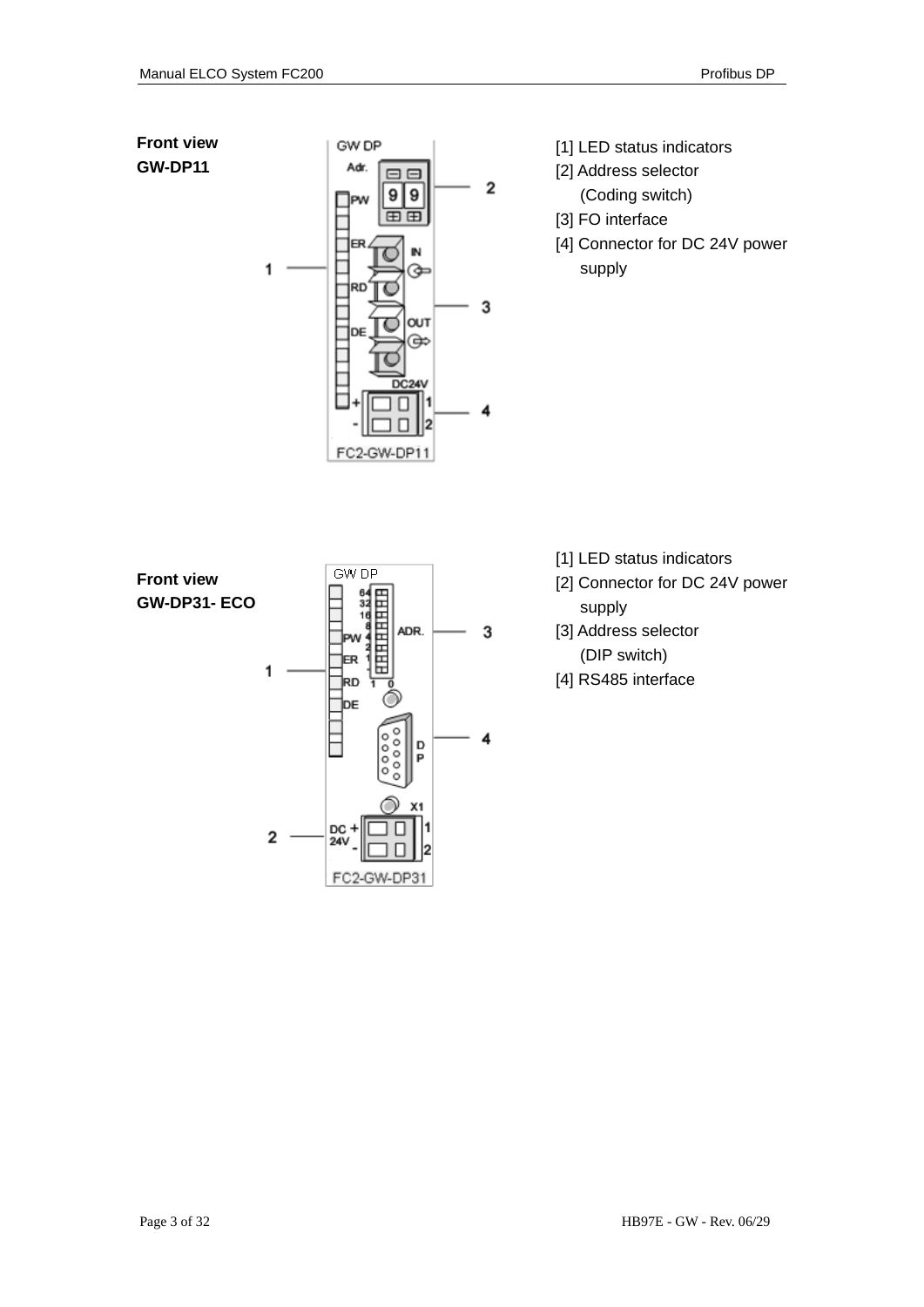### **Components**

\_\_\_\_\_\_\_\_\_\_\_\_\_\_\_\_\_

**LEDs** The Profibus slave modules carry a number of LEDs that are available for diagnostic purposes on the bus and for displaying the local status. The following table explains the different colors of the diagnostic LEDs.

| Label     | <b>Color</b> | <b>Description</b>                                                   |  |
|-----------|--------------|----------------------------------------------------------------------|--|
| <b>PW</b> | green        | Indicates that the supply voltage is available on the backplane      |  |
|           |              | bus. (Power).                                                        |  |
| ER.       | red          | Turned on and off again when a restart occurs and is permanent $1y$  |  |
|           |              | on when an internal error has occurred.                              |  |
|           |              | Blinks when an initialization error has occurred.                    |  |
|           |              | Alternates with RD when the master configuration is bad              |  |
|           |              | (configuration error).                                               |  |
|           |              | Blinks in time with RD when the configuration is bad.                |  |
| <b>RD</b> | green        | Is turned on when the status is "Data exchange" and the V-bus        |  |
|           |              | cycle is faster than the Profibus cycle.                             |  |
|           |              | Is turned off when the status is "Data exchange" and the V-bus       |  |
|           |              | cycle is slower than the Profibus cycle.                             |  |
|           |              | Blinks when self-test is positive (READY) and the initialization has |  |
|           |              | been completed successfully.                                         |  |
|           |              | Alternates with ER when the configuration received from the          |  |
|           |              | master is bad (configuration error).                                 |  |
|           |              | Blinks in time with ER when the configuration is bad                 |  |
| DE        | green        | DE (Data exchange) indicates Profibus communication activity.        |  |

### **RS485 interface**

A 9pin socket is provided for the RS485 interface between your Profibus slave and the Profibus.

The following diagram shows the pin assignment for this interface:



| Pin | <b>Assignment</b>  |
|-----|--------------------|
| 1   | n.c.               |
| 2   | n.c.               |
| 3   | RxD/TxD-P (Line B) |
| 4   | <b>RTS</b>         |
| 5   | M <sub>5</sub> V   |
| 6   | P <sub>5</sub> V   |
| 7   | n.c.               |
| 8   | RxD/TxD-N (Line A) |
| 9   | n.c.               |
|     |                    |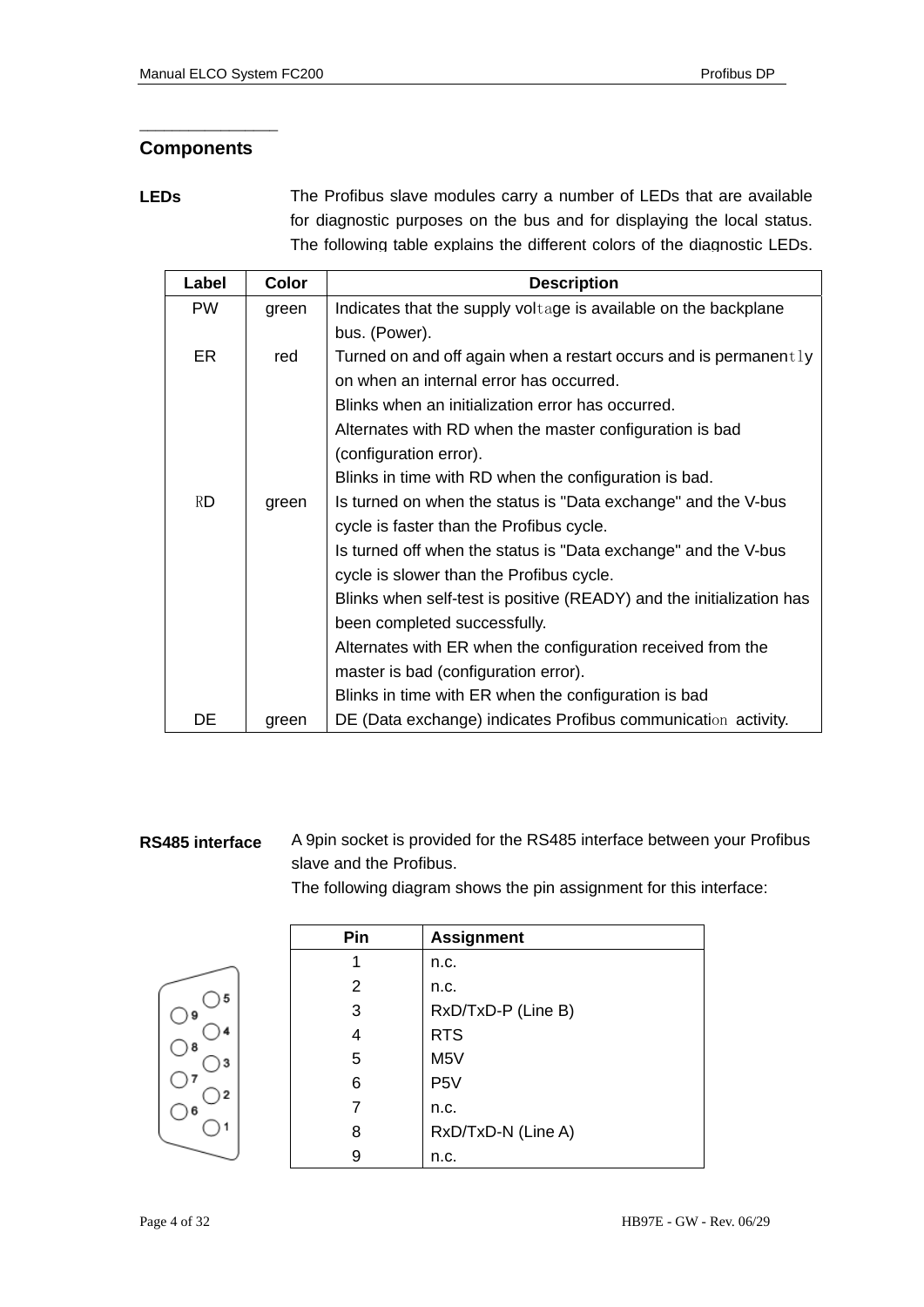### **FO interface**



**Address selector**



### **Address selector GW-DP31 - ECO**



These connectors are provided for the optical waveguide between your Profibus gateway and the Profibus.

The diagram on the left shows the layout of the interface.

This address selector is used to configure the Profibus address for the DP slave. Addresses may range from 1 to 99. Addresses must be unique on the bus.

The slave address must have been selected before the bus coupler is turned on.

When the address is set to 00 during operation, a once-off image of the diagnostic data is saved to Flash-ROM. Please take care to reset the correct Profibus address, so at the next PowerOn the right Profibus address is used!

Contrary to the coding switched described above at the GW-DP31 - ECO the Profibus address is configured by means of a DIL switch. Addresses may range from 1 to 125. Addresses must be unique on the bus.

The slave address must have been configured before the bus coupler is turned on.

When the address is set to 00 during operation, a once-off image of the diagnostic data is saved to Flash-ROM. Please take care to reset the correct Profibus address, so at the next PowerON the right Profibus address is used!

Every Profibus slave has an internal power supply. This power supply requires DC 24V. In addition to the electronics on the bus gateway, the supply voltage is also used to power any modules connected to the backplane bus. Please note that the maximum current that the integrated power supply can deliver to the backplane bus is 3.5A. The back plane current of the GW-DP31 - ECO is limited to 0.8A. The power supply is protected against reverse polarity. **Power supply**

Profibus and backplane bus are isolated from each other.



### Attention!

Please ensure that the polarity is correct when connecting the power supply!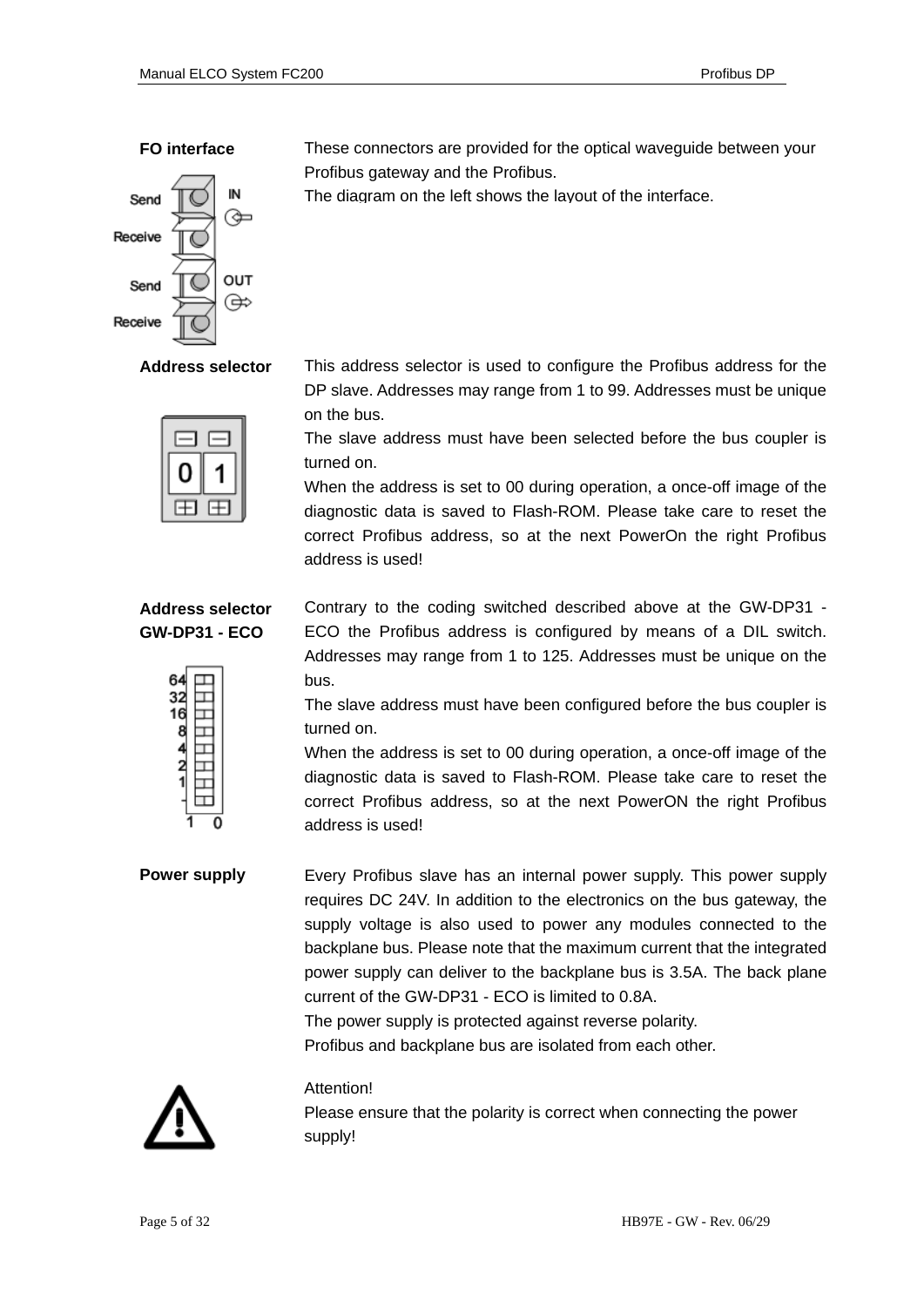## **GW-DPx1 - DP-V1 slave - Block diagram**

The following block diagram shows the hardware construction of the bus gateways in principal and the internal communication:

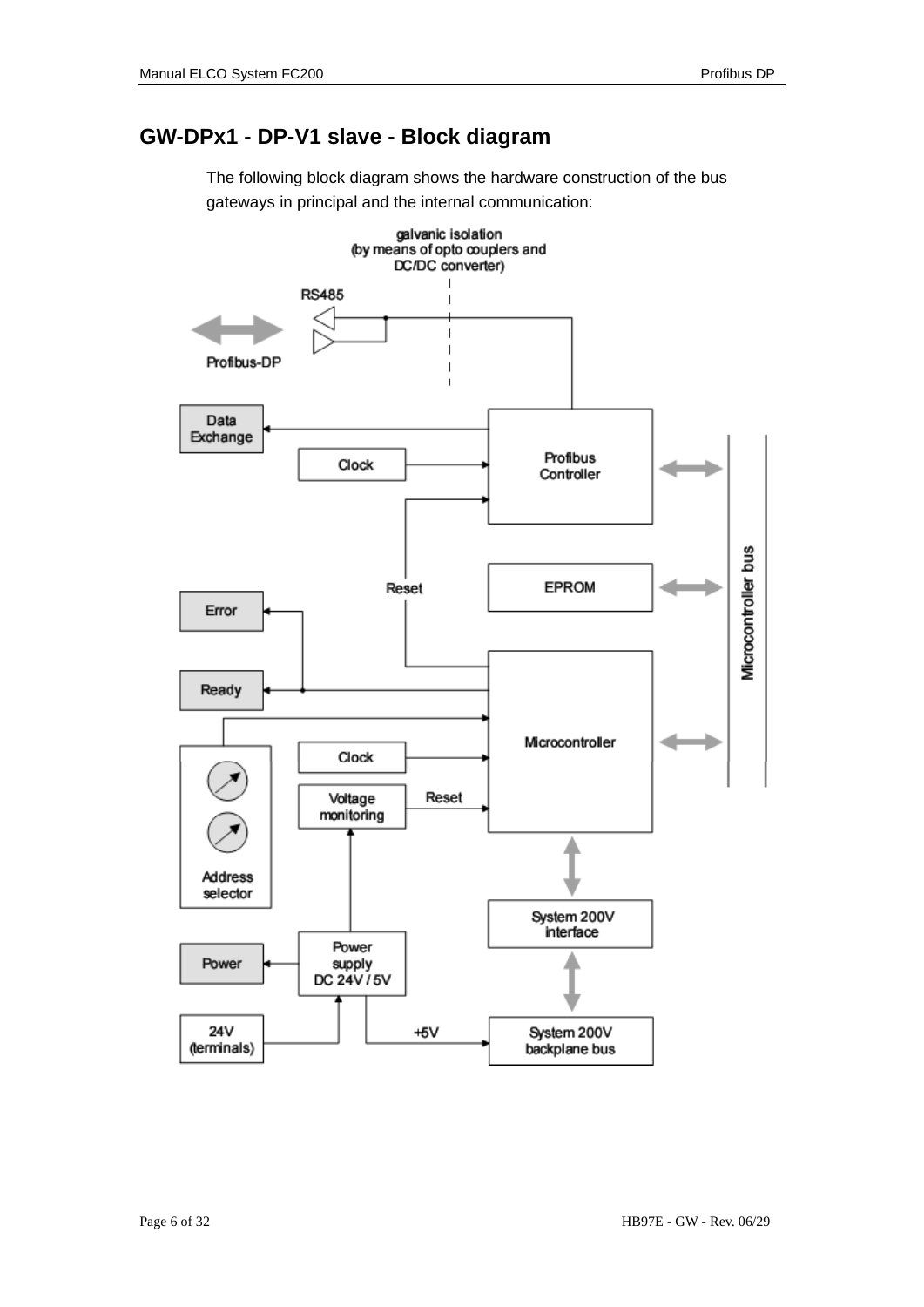## **GW-DPx1 - DP-V1 slave - Parameters**

At deployment of DP slaves presented in this manual there are parameters for configuration that are individually used for every slave. **Outline** 

At usage of the corresponding GSD for DP-V0 operation you have the following parameter data: **Parameters DP-V0** 

| <b>Byte</b>    | <b>Bit 7  Bit 0</b>                                      | <b>Default</b> |
|----------------|----------------------------------------------------------|----------------|
| 0              | Bit 2  0: 0 (fix)                                        | 00h            |
|                | Bit $3: 0 = WD$ -Timebase 10ms                           |                |
|                | $1 = WD$ -Timebase 1ms                                   |                |
|                | Bit 4: 0 (fix)                                           |                |
|                | Bit 5: $0 =$ Publisher-Mode not available                |                |
|                | 1 = Publisher-Mode available                             |                |
| $\mathbf{1}$   | 00h (fix)                                                | 00h            |
| $\overline{2}$ | 08h (fix)                                                | 08h            |
| 3              | 0Ah (fix)                                                | 0Ah            |
| 4              | 81h (fix)                                                | 81h            |
| 5              | 00h (fix)                                                | 00h            |
| 6              | 00h (fix)                                                | 00h            |
| $\overline{7}$ | Bit 0: $0 =$ Enhanced diagnostic enable                  | 70h            |
|                | $1 =$ Enhanced diagnostic disable                        |                |
|                | Bit 1: $0 =$ Module status enable                        |                |
|                | $1 =$ Module status disable                              |                |
|                | Bit 2: $0 =$ Channel-specific diagnostic enable          |                |
|                | 1 = Channel-specific diagnostic disable                  |                |
|                | Bit 3: 0 (fix)                                           |                |
|                | Bit 4: $0 = \sqrt{0}$ : Manufacturer alarm not available |                |
|                | 1 = V0: Manufacturer alarm available                     |                |
|                | Bit 5: $0 = \sqrt{0}$ : Diagnostic alarm not available   |                |
|                | 1 = V0: Diagnostic alarm available                       |                |
|                | Bit 6: $0 = \sqrt{0}$ : Process alarm not available      |                |
|                | 1 = V0: Process alarm available                          |                |
|                | Bit 7: 0 (fix)                                           |                |
| 8              | Bit 6  0: 0 (fix)                                        | 00h            |
|                | Bit $7: 0 = Data format Motorola$                        |                |
|                | 1 = Data format Intel (only at analog modules)           |                |
| 912            | 00h (fix)                                                | 00h            |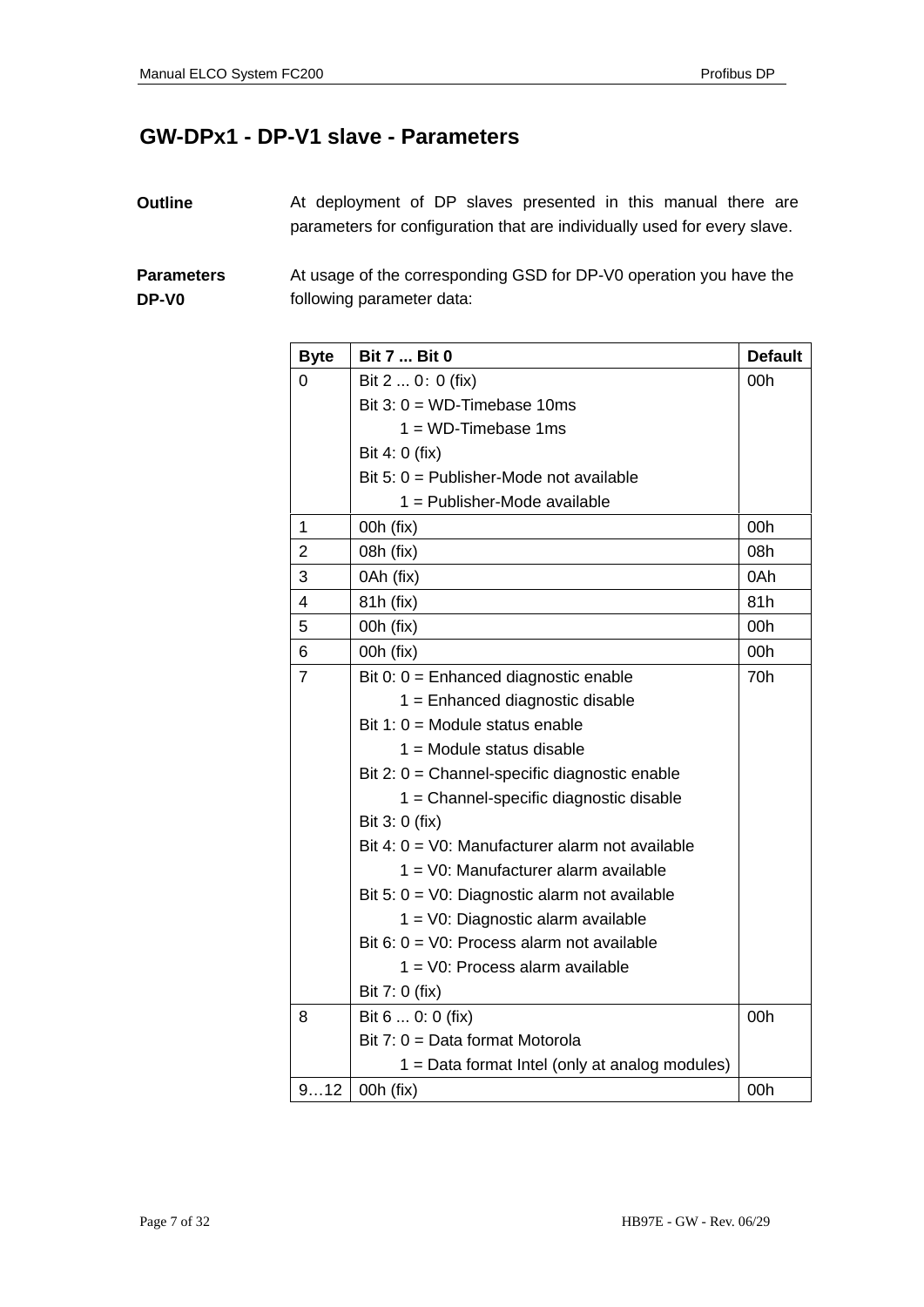### **DP-V1 UserPrmData**

At usage of a GSD for DP-V1 operation you have the following parameter data:

| <b>Byte</b>    | <b>Bit 7  Bit 0</b>                                | <b>Default</b> |
|----------------|----------------------------------------------------|----------------|
| 0              | Bit 2  0: 0 (fix)                                  | C4h            |
|                | Bit $3: 0 = WD$ -Timebase 10ms                     |                |
|                | $1 = WD$ -Timebase 1ms                             |                |
|                | Bit 4: 0 (fix)                                     |                |
|                | Bit 5: $0 =$ Publisher-Mode not available          |                |
|                | 1 = Publisher-Mode available                       |                |
|                | Bit 6: $0 =$ Fail-Safe-Mode not available          |                |
|                | 1 = Fail-Safe-Mode available                       |                |
|                | Bit $7: 0 = DP-V1$ mode disable                    |                |
|                | $1 = DP-V1$ mode enable                            |                |
| 1              | Bit 3  0: 0 (fix)                                  | 70h            |
|                | Bit 4: $0 = V1$ : Manufacturer alarm not available |                |
|                | 1 = V1: Manufacturer alarm available               |                |
|                | Bit 5: $0 = V1$ : Diagnostic alarm not available   |                |
|                | $1 = V1$ : Diagnostic alarm available              |                |
|                | Bit 6: $0 = V1$ : Process alarm not available      |                |
|                | 1 = V1: Process alarm available                    |                |
|                | Bit 7: 0 (fix)                                     |                |
| 2              | 08h (fix)                                          | 08h            |
| 3              | 0Ah (fix)                                          | 0Ah            |
| 4              | 81h (fix)                                          | 81h            |
| 5              | 00h (fix)                                          | 00h            |
| 6              | 00h (fix)                                          | 00h            |
| $\overline{7}$ | Bit $0: 0 =$ Identifier related diagnostic enable  | 00h            |
|                | 1 = Identifier related diagnostic disable          |                |
|                | Bit 1: $0 =$ Module status enable                  |                |
|                | $1 =$ Module status disable                        |                |
|                | Bit 2: 0 = Channel-specific diagnostic enable      |                |
|                | 1 = Channel-specific diagnostic disable            |                |
|                | Bit 7  3: 0 (fix)                                  |                |
| 8              | Bit 6  0: 0 (fix)                                  | 00h            |
|                | Bit $7: 0 = Data format Motorola$                  |                |
|                | 1 = Data format Intel (only at analog modules)     |                |
| 912            | 00h (fix)                                          | 00h            |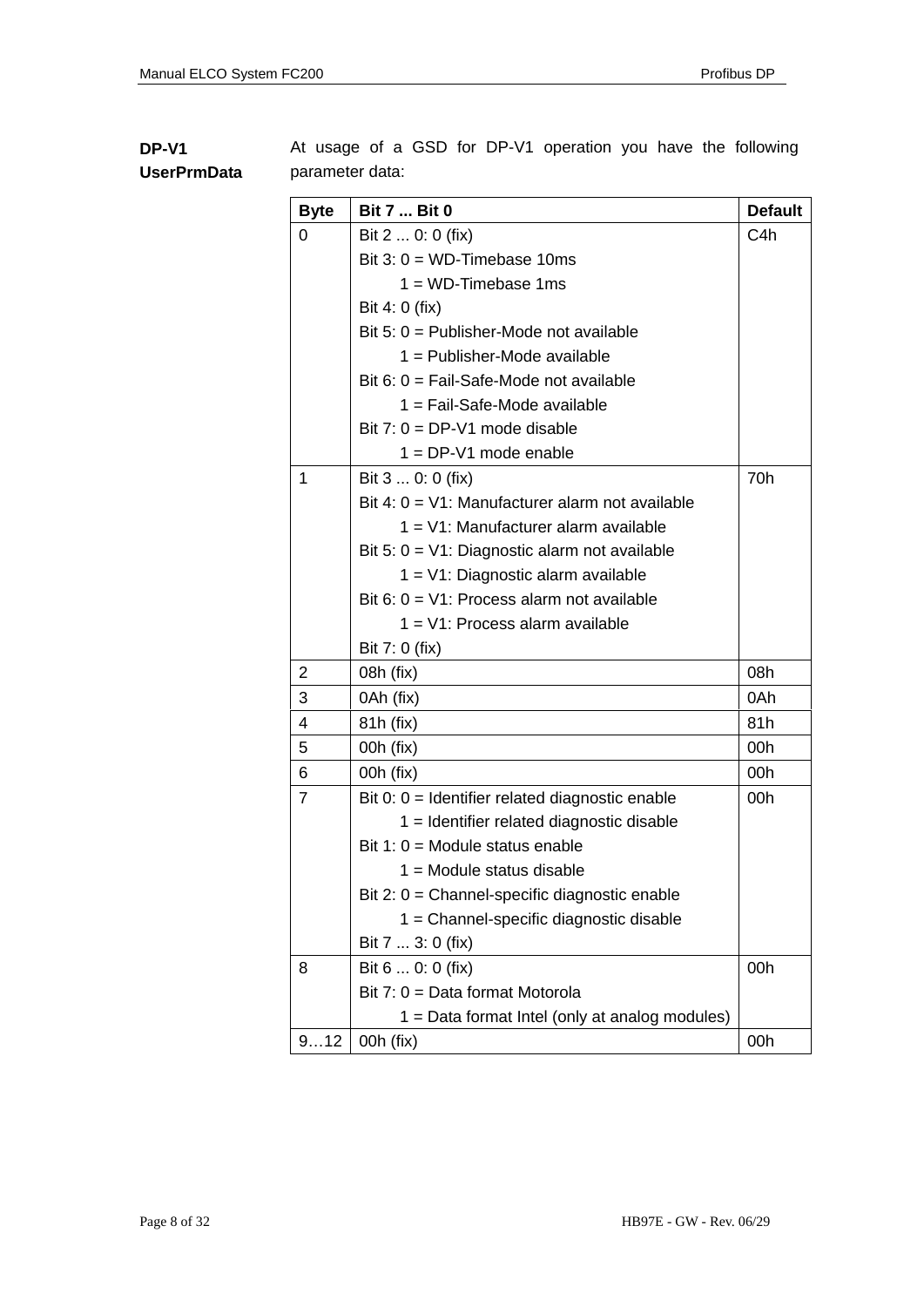### This parameter is exclusively evaluated with deployment of analog modules and refers to how a value is stored in the CPU address range. In the *Motorola format* (default) the bytes were stored in descending significance i.e. the  $1<sup>st</sup>$  byte contains the high byte and  $2<sup>nd</sup>$  byte the low byte. **Data format Motorola/Intel**

In the Intel format the value is switched and it is worked with ascending significance i.e. the  $1<sup>st</sup>$  byte contains the low byte and  $2<sup>nd</sup>$  byte the high byte.

### **Addressing with Slot and Index**

 $\frac{1}{2}$  ,  $\frac{1}{2}$  ,  $\frac{1}{2}$  ,  $\frac{1}{2}$  ,  $\frac{1}{2}$  ,  $\frac{1}{2}$  ,  $\frac{1}{2}$  ,  $\frac{1}{2}$  ,  $\frac{1}{2}$  ,  $\frac{1}{2}$  ,  $\frac{1}{2}$  ,  $\frac{1}{2}$  ,  $\frac{1}{2}$  ,  $\frac{1}{2}$  ,  $\frac{1}{2}$  ,  $\frac{1}{2}$  ,  $\frac{1}{2}$  ,  $\frac{1}{2}$  ,  $\frac{1$ 

When addressing data, Profibus assumes that the physical structure of the slaves is modular or it can be structured internally in logical functional units, so-called modules. This model is also used in the basic DP functions for cyclic data communication where each module has a constant number of input-/output bytes that are transmitted in a fixed position in the user data telegram. The addressing procedure is based on identifiers, which characterize a module type as input, output or a combination of both. All identifiers combined produce the configuration of the slave, which is also checked by the DPM1 when the system starts up.

The acyclic data communication is also based on this model. All data blocks enabled for read/write access are also regarded as assigned to the modules and can be addressed using slot number and index.

The Slot-Number addresses the module and the index addresses the data blocks assigned to a module. The Slot  $N$ umber = 0 addresses the data of the Profibus gateway, the Slot\_Number > 0 addresses the data of the Function modules.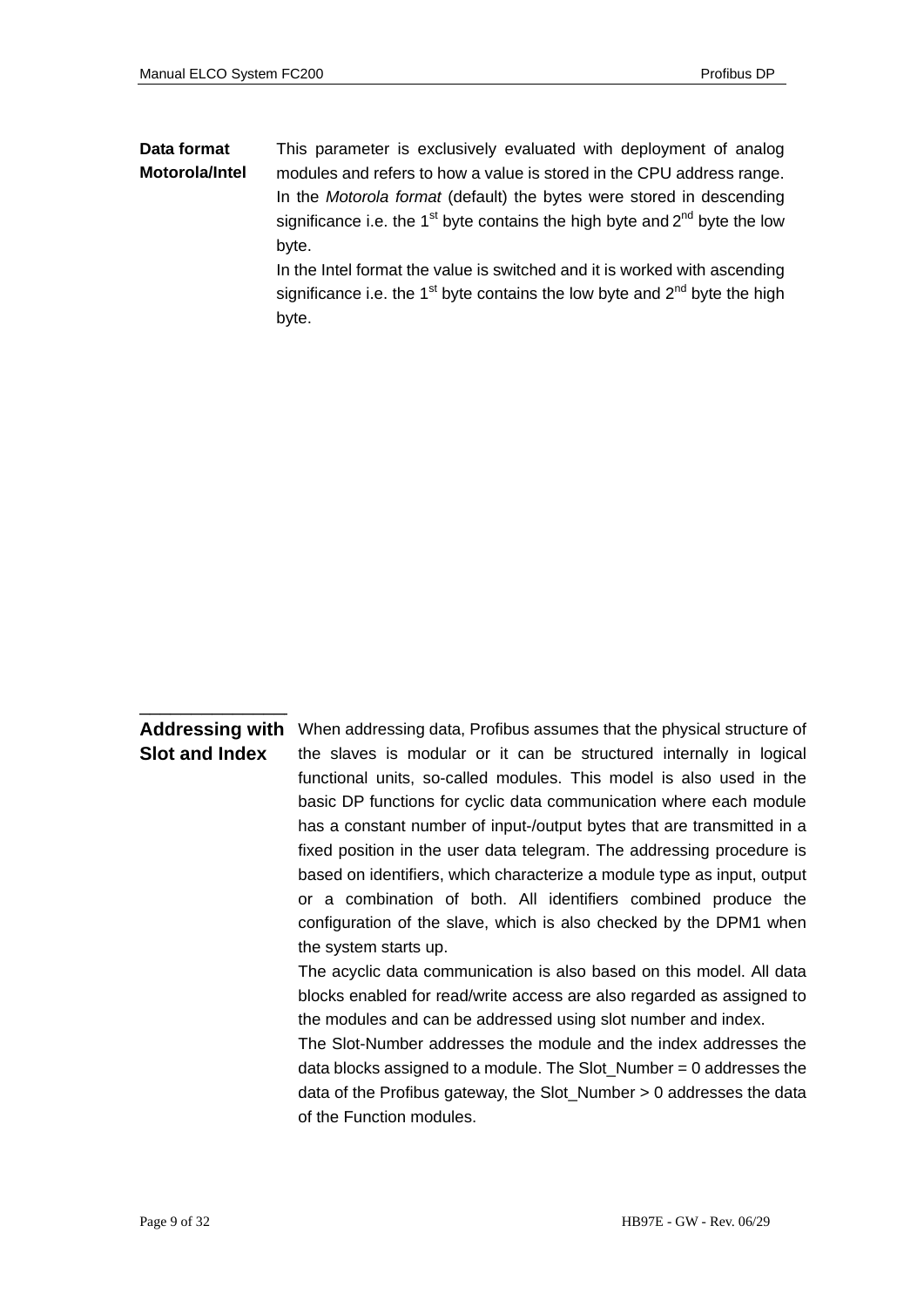

**Read res. write access via SFB 52 res. 53** 

Each data block can be up to 244bytes. In the case of modular devices, the slot number is assigned to the modules. Compact devices are regarded as a unit of virtual modules. These can also be addressed whit Slot\_Number and index.

Through the length specification in the read/write request, it is also possible to read/write parts of a data block.

Starting with the firmware version 1.3.0 your CPU has the SFB 52 res. 53 integrated for DP-V1 read res. write accesses. Here you may access the according component of your system by declaring the ID (Slot number as address) and index.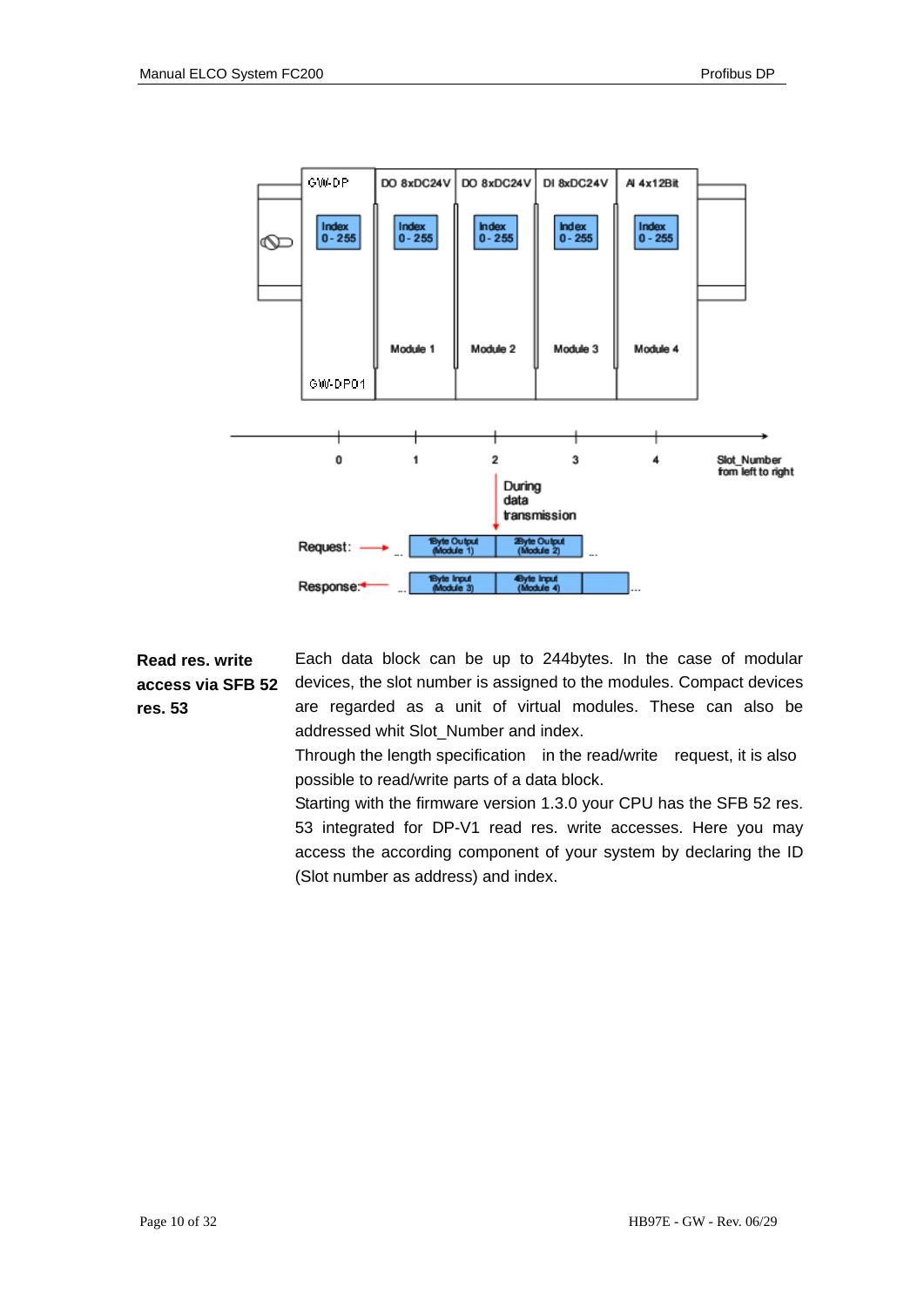Data transmission Per default, one class-1 master and one class-2 master connection with 244Byte data (4Byte DP-V1 header plus 240Byte user data) are supported. The class-1 master connection is established together with the cyclic connection and is activated via the parameterization. The class-2 master connection can be used by a C2 master that then communicates with the slave only acyclical and provides an own connection establishment.

**Data from DP-V1 slave**  At access to the DP-V1 gateway via Slot\_Number =  $0$  you have access to the following elements via *Index*:

| <b>Index</b>     | <b>Access</b> | <b>Description</b>                              |  |  |  |
|------------------|---------------|-------------------------------------------------|--|--|--|
| A0h              | R             | Device name (VIPA 253-1DP01)                    |  |  |  |
| A1               | R             | Hardware Version (V1.00)                        |  |  |  |
| A <sub>2</sub> h | R             | Software Version (V1.00)                        |  |  |  |
|                  |               | Serial number from the device                   |  |  |  |
| A <sub>3</sub> h | R             | $(e.c. 000347 = 30h, 30h, 30h, 33h, 34h, 37h)$  |  |  |  |
|                  |               | Device configuration (see module configuration  |  |  |  |
| A4h              | R             | and                                             |  |  |  |
|                  |               | module type)                                    |  |  |  |
| D0h              | R             | Number of stored diagnostic                     |  |  |  |
|                  | W             | Deletes diagnostic entries                      |  |  |  |
|                  | R             | Diagnostic entries                              |  |  |  |
| D1h              |               | Stores diagnostic entries permanently in<br>the |  |  |  |
|                  | W             | <b>FLASH</b>                                    |  |  |  |
|                  |               | memory                                          |  |  |  |
| FFh              | R             | <b>I&amp;M</b> functions                        |  |  |  |
|                  | W             |                                                 |  |  |  |

 $R = Read$ :  $W = Write$ 

With every D1h call a stored diagnostic entry with max. 26Byte is displayed starting with the newest one.

|  | Basically every stored diagnostic entry has the following structure: |
|--|----------------------------------------------------------------------|
|  |                                                                      |

| Label         | <b>Type</b> | <b>Description</b>                      |
|---------------|-------------|-----------------------------------------|
| Length        | Word        | Length of the diagnostic data           |
| Time stamp    | Double word | Internal time stamp                     |
| Diagnostic    | <b>Byte</b> | Diagnostic entry (alarm) that is stored |
| (max. 20Byte) |             | internal                                |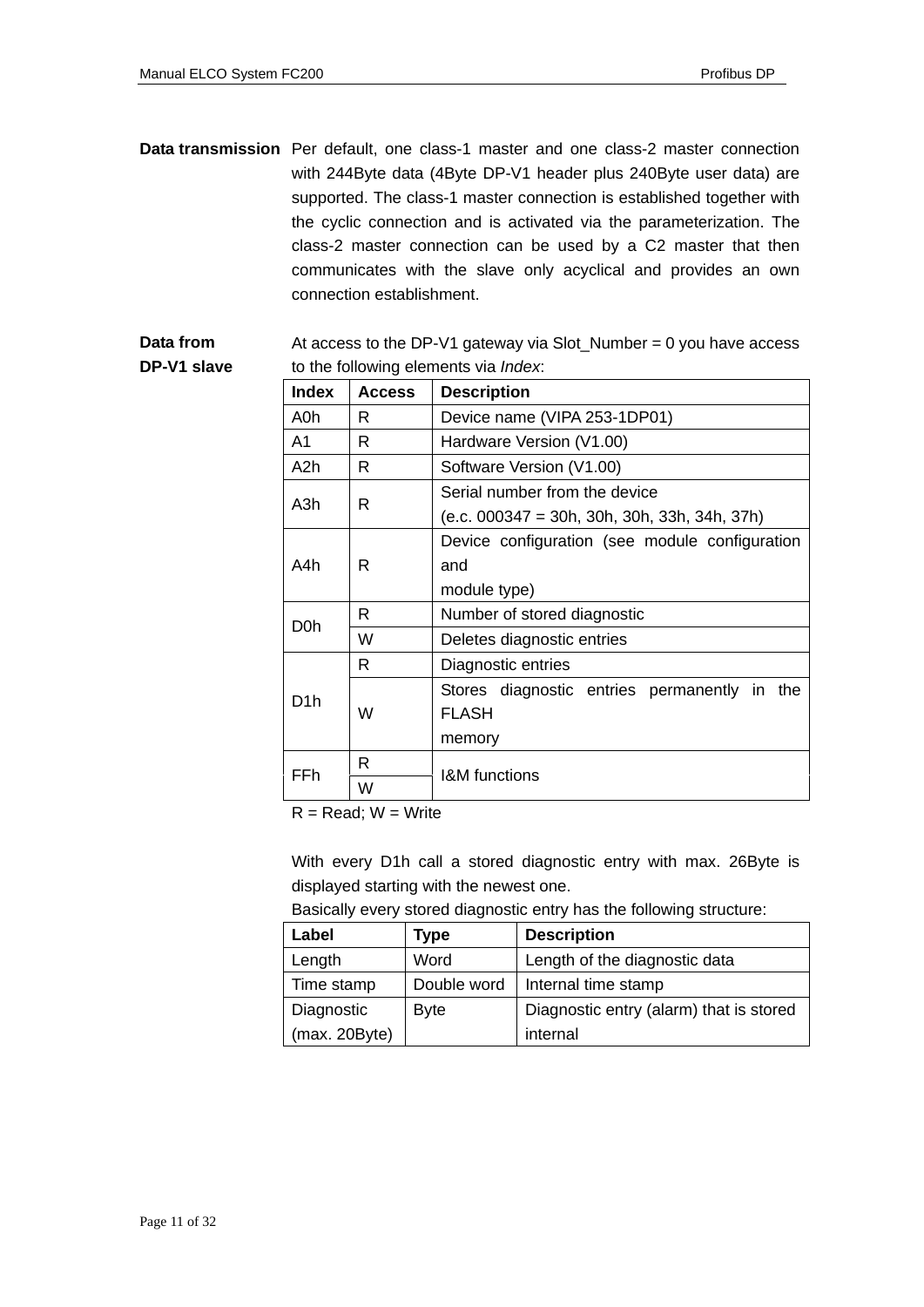### **Data of the function modules**

| <b>Index</b>     | <b>Access</b>                        | <b>Description</b>                                                                                                                                                                 |  |
|------------------|--------------------------------------|------------------------------------------------------------------------------------------------------------------------------------------------------------------------------------|--|
|                  | R                                    | Diagnostic - record set 0                                                                                                                                                          |  |
| 00h              | W                                    | Module parameter                                                                                                                                                                   |  |
| 01h              | R                                    | Via "Index" you<br>may access the according<br>diagnostic of a module by presetting a record set<br>number. Example:<br>Index=01h $\rightarrow$ Access to diagnostic record set 01 |  |
| F <sub>1</sub> h | R                                    | Module parameter                                                                                                                                                                   |  |
| F <sub>2</sub> h | R                                    | Read module process image                                                                                                                                                          |  |
|                  | $D = D \circ d \cdot M = M \circ id$ |                                                                                                                                                                                    |  |

 $R = Read$ ;  $W = Write$ 

**Module** 

**configuration** 

Via the index A3h, the module configuration of the modules at the backplane bus can be monitored.

|                    | <b>Identification</b> | No. of Digital | No. of Digital          |
|--------------------|-----------------------|----------------|-------------------------|
| <b>Module type</b> | (hex)                 | Input-Byte     | <b>Output-Byte</b>      |
| DI <sub>8</sub>    | 9FC1h                 | 1              |                         |
| DI 8 - Alarm       | 1FC1h                 | 1              |                         |
| DI 16              | 9FC2h                 | $\overline{2}$ |                         |
| DI 16 / 1C         | 08C0h                 | 6              | 6                       |
| DI 32              | 9FC3h                 | $\overline{4}$ |                         |
| DO <sub>8</sub>    | AFC8h                 |                | $\overline{1}$          |
| <b>DO 16</b>       | AFD0h                 |                | $\overline{2}$          |
| DO 32              | AFD8h                 |                | 4                       |
| DIO <sub>8</sub>   | BFC9h                 | 1              | 1                       |
| <b>DIO 16</b>      | BFD2h                 | $\overline{2}$ | $\overline{2}$          |
| AI2                | 15C3h                 | 4              |                         |
| AI4                | 15C4h                 | 8              |                         |
| Al4 - fast         | 11C4h                 | 8              |                         |
| AI <sub>8</sub>    | 15C5h                 | 16             |                         |
| AO <sub>2</sub>    | 25D8h                 |                | 4                       |
| AO <sub>4</sub>    | 25E0h                 |                | 8                       |
| AO <sub>8</sub>    | 25E8h                 |                | 16                      |
| AI2 / AO2          | 45DBh                 | 4              | $\overline{4}$          |
| AI4 / AO2          | 45DCh                 | 8              | $\overline{\mathbf{4}}$ |
| <b>CNT</b>         | B5F4h                 | 8              | $\overline{4}$          |
| SSI                | B5DBh                 | 16             | 16                      |
| SV, WD             | 18CBh                 | 16             | 16                      |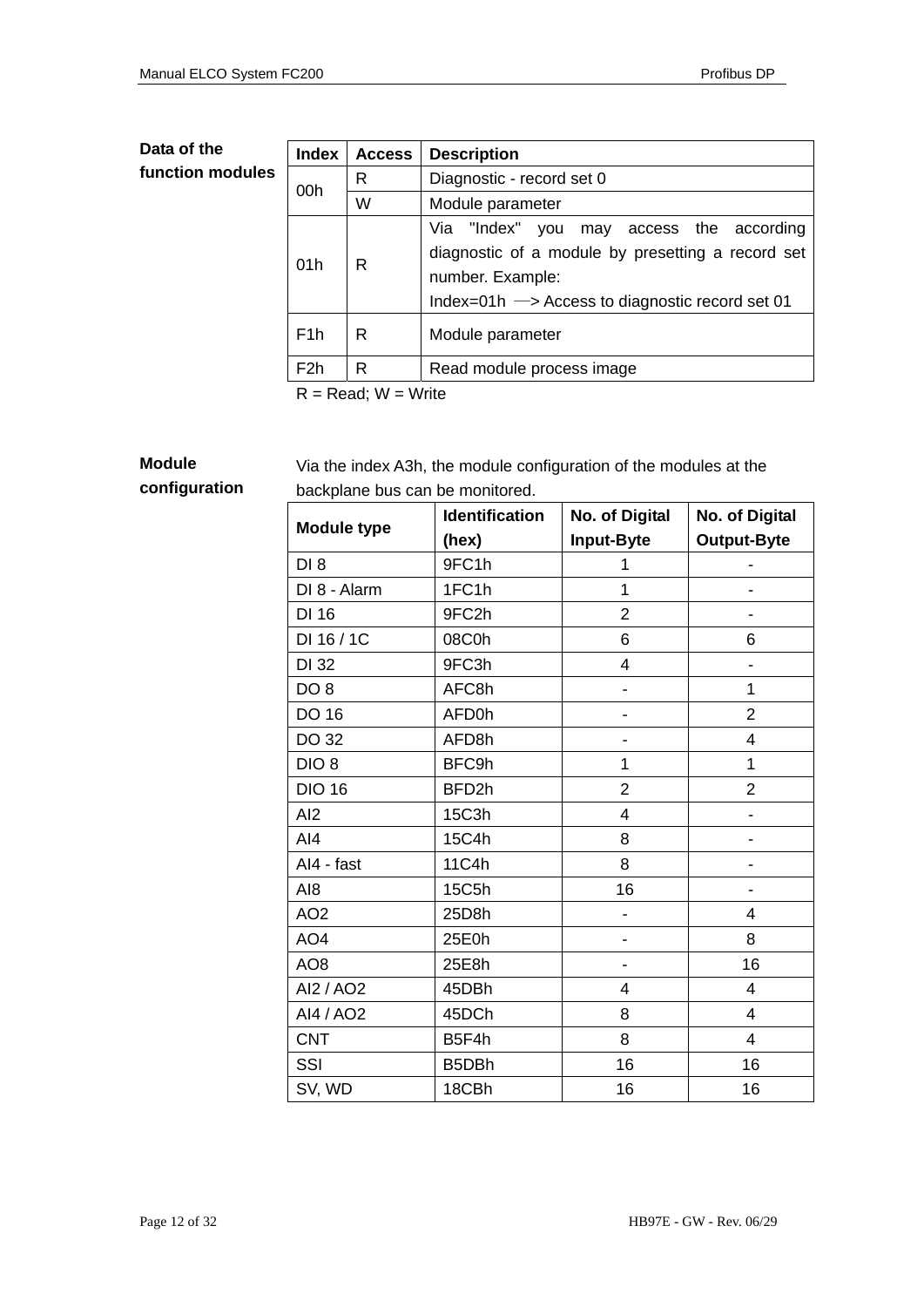## **GW-DPx1 - DP-V1 slave - Diagnostic functions**

| <b>Overview</b>                                     | Profibus DP provides an extensive set of diagnostic functions for quick<br>error localization. Diagnostic messages are transferred via the bus and<br>collected by the master.<br>At the DP-V1 the device related diagnostic has been improved as further<br>function and is subdivided into the categories alarms and status<br>messages.<br>Additionally in the DP-V1 slave from ELCO the last 100 alarm messages<br>are stored in a RAM res. in the flash with a time stamp and may be<br>evaluated with a software.<br>For this, please call the ELCO hotline! |  |
|-----------------------------------------------------|--------------------------------------------------------------------------------------------------------------------------------------------------------------------------------------------------------------------------------------------------------------------------------------------------------------------------------------------------------------------------------------------------------------------------------------------------------------------------------------------------------------------------------------------------------------------|--|
| <b>Internal diagnostic</b><br>system messages       | The system also stores diagnostic messages like the states "Ready" res.<br>"DataExchange" that are not passed on to the master.<br>With every status change between "Ready" and "DataExchange" the<br>Profibus slave stores the diagnostic-RAM content in a Flash-ROM and<br>writes it back to the RAM at every reboot.                                                                                                                                                                                                                                            |  |
| <b>Manual storage of</b><br>diagnostic data         | With the short setting of 00 at the address lever you may save the<br>diagnostic data in the Flash-ROM during "DataExchange".                                                                                                                                                                                                                                                                                                                                                                                                                                      |  |
| <b>Diagnostic</b><br>messages at<br>voltage failure | At voltage failure res. decreasing voltage a time stamp is stored in the<br>EEPROM. If enough voltage is still left, a diagnostic output to the master<br>occurs.<br>At the next reboot an undervoltage/shut-down diagnostic message is<br>generated from the time stamp of the EEPROMs and is stored in the<br>Diagnostic-RAM.                                                                                                                                                                                                                                    |  |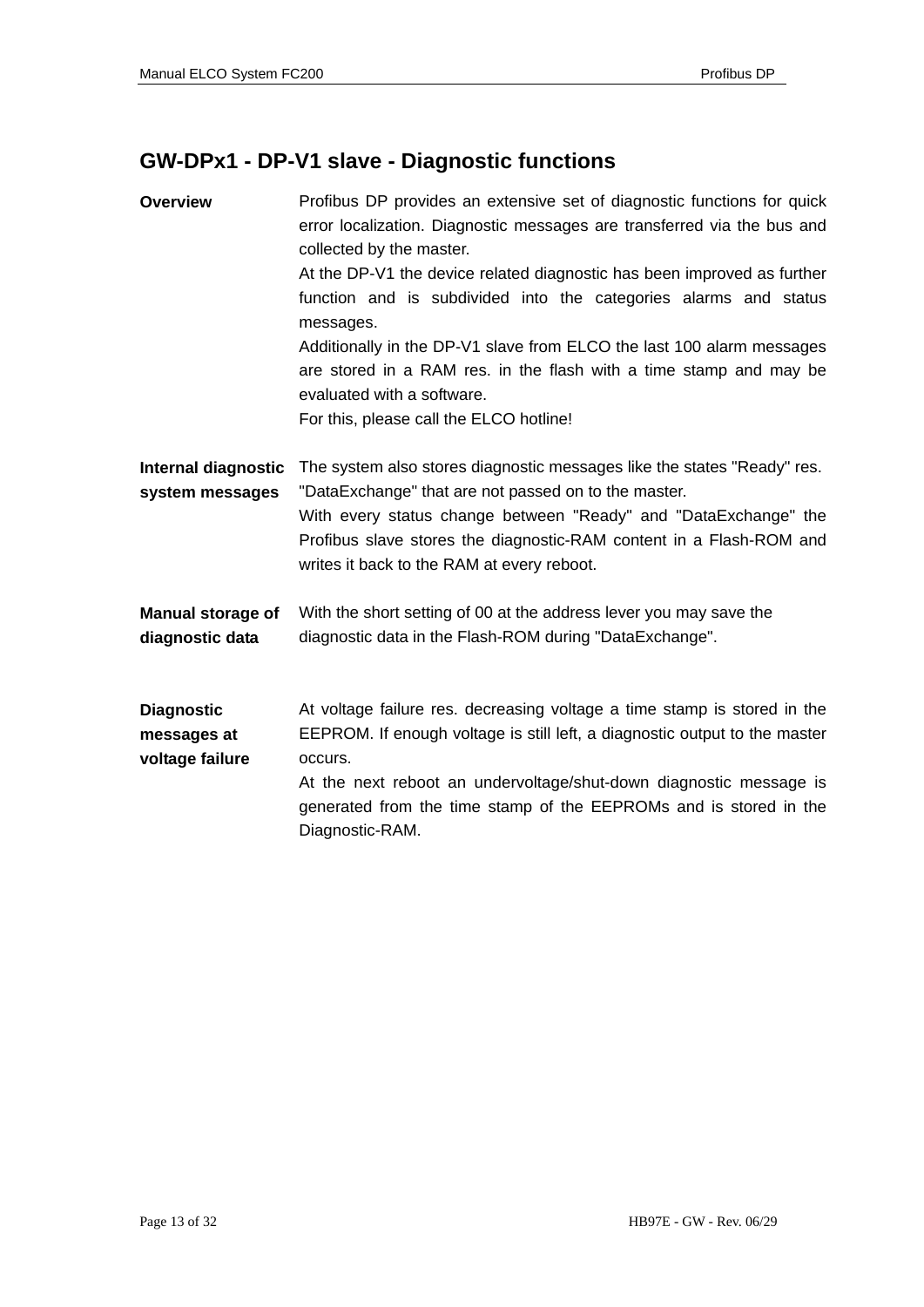\_\_\_\_\_\_\_\_\_\_\_\_\_\_\_\_\_\_

**Structure of the** The diagnostic messages that are created by the Profibus slave have,<br>**DP-V1 diagnostic** depending on the parameterization, a length of 58Byte. depending on the parameterization, a length of 58Byte.

**data via Profibus** As soon as the Profibus slave sends a diagnostic to the master, the max. of 58Byte diagnostic data are prepended by 6Byte norm diagnostic data:

| Byte $0 \dots$ Byte $5$ | Norm diagnostic data            |                            |
|-------------------------|---------------------------------|----------------------------|
| Byte 6  10              | Identifier related diagnostic * |                            |
| $x - x + 11$            | Module state*                   |                            |
| $713.(x  x+2)$          | Channel related diagnostic*     |                            |
| l x  x+19               | Alarm*                          | Internal stored diagnostic |

\*) Can be enabled or disabled via parameterization

Diagnostic data

Due to the restrictions there are the following diagnostic data for the GW-DP31 - ECO

| Byte 0  Byte 5  | Normdiagnose-Daten         |                            |
|-----------------|----------------------------|----------------------------|
| Byte 6  7       | Kennungsbezogene Diagnose* |                            |
| x  x+5          | Modulstatus*               |                            |
| $1013.(x  x+2)$ | Kanalbezogene Diagnose*    |                            |
| x  x+19         | Alarm <sup>*</sup>         | Internal stored diagnostic |

\*) Can be enabled or disabled via parameterization

### **Norm diagnostic data**

At the transfer of a diagnostic to the master the slave norm diagnostic data are prepended to the diagnostic bytes. More detailed information to the structure of the slave norm diagnostic data is to find in the norm papers of the Profibus User Organization.

The slave norm diagnostic data have the following structure:

| <b>Byte</b>    | <b>Bit 7  Bit 0</b>                                       |
|----------------|-----------------------------------------------------------|
| 1              | Bit 0: Bit is always at 0                                 |
|                | Bit 1: DP slave is not yet ready to exchange data         |
|                | Bit 2: Configuration data does not correspond             |
|                | actual configuration                                      |
|                | Bit 3: External diagnostic available                      |
|                | Bit 4: Request function is not supported by the DP slave  |
|                | Bit 5: Bit is always at 0                                 |
|                | Bit 6: Wrong parameterization                             |
|                | Bit 7: Bit is always at 0                                 |
| $\overline{2}$ | Bit 0: New parameters have to be assigned to the DP slave |
|                | Bit 1: Statistic Diagnostic                               |
|                | Bit 2: Bit is always at 1                                 |
|                | Bit 3: Response monitoring has been enabled               |
|                | Bit 4: DP slave has received "FREEZE" control command     |
|                | Bit 5: DP slave has received "SYNC" control command       |
|                | Bit 6: reserved                                           |
|                | Bit 7: Bit is always at 0                                 |
| 3              | Bit 0  Bit 6: reserved                                    |
|                | Bit 7: Diagnostic data overflow                           |
| 4              | Master address after Parameterizing                       |
|                | FFh: Slave has not been parameterized by DP master        |
| 5              | Ident number High Byte                                    |
|                | Ident number Low Byte                                     |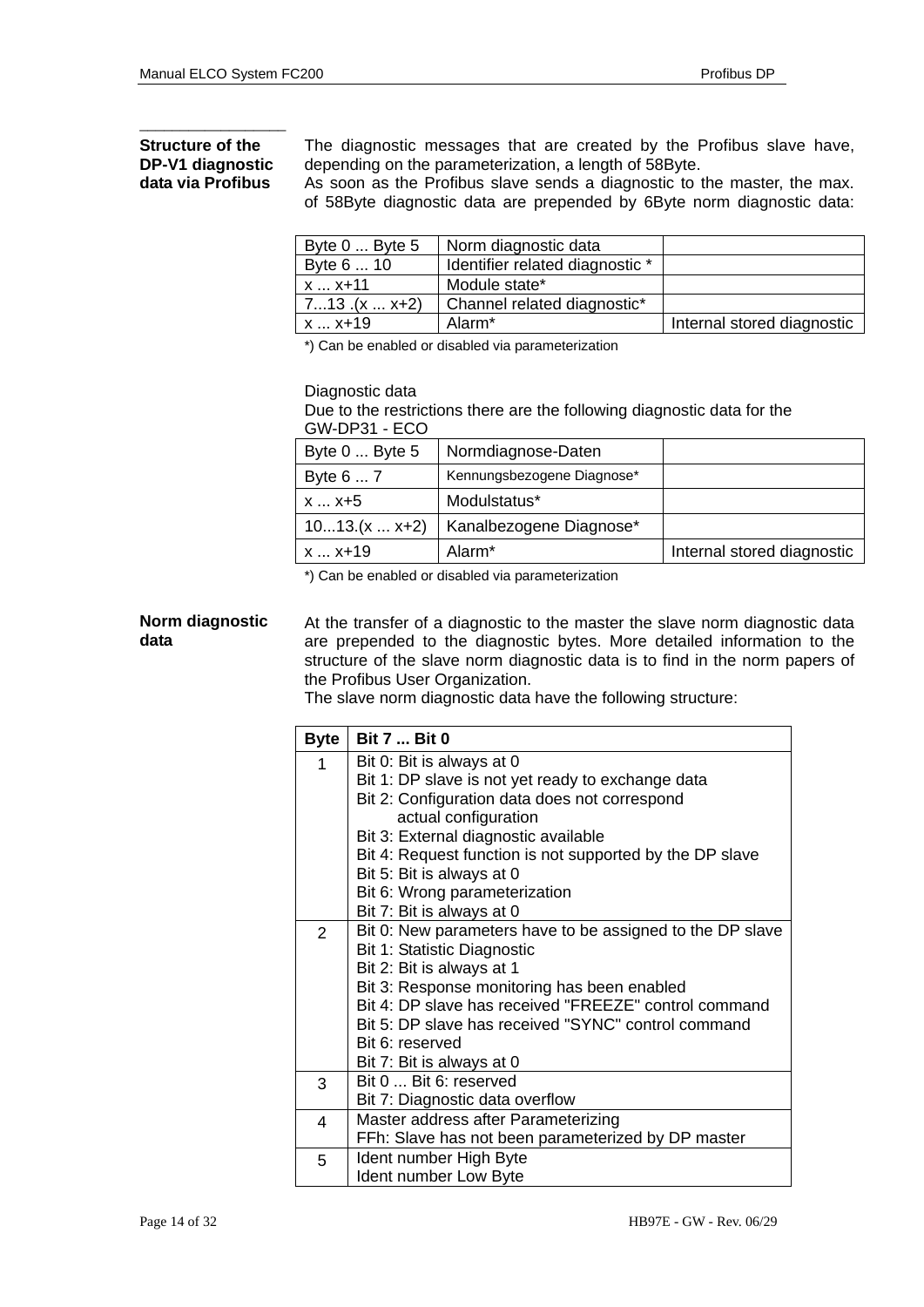### **Enhanced diagnostic**

Via the Enhanced diagnostic, which can be activated by parameterization, you gain information at which slot number (module) an error has occurred. More detailed information about the error is available via the Module state and the channel specific diagnostic.



Note!

Note that the length of the enhanced diagnostic of the GW-DP31 - ECO is limited to 2.

| <b>Byte</b> | <b>Bit 7  Bit 0</b>                                                      |
|-------------|--------------------------------------------------------------------------|
| X           | Bit 5  0: 000101 (fix) Length of the Enhanced diagnostic*                |
|             | Bit 7  6: 01 (fix) Code for Enhanced diagnostic                          |
| $X+1$       | The bit is set if one of the following occurs:                           |
|             | - a module is removed                                                    |
|             | - an unconfigured module is inserted                                     |
|             | - an inserted module cannot be accessed                                  |
|             | - a module reports a diagnostic interrupt                                |
|             | Bit 0: Entry for module on slot 1                                        |
|             | Bit 1: Entry for module on slot 2                                        |
|             | Bit 2: Entry for module on slot 3                                        |
|             | Bit 3: Entry for module on slot 4                                        |
|             | Bit 4: Entry for module on slot 5                                        |
|             | Bit 5: Entry for module on slot 6                                        |
|             | Bit 6: Entry for module on slot 7                                        |
|             | Bit 7: Entry for module on slot 8                                        |
| $X+2$       | Bit 0: Entry for module on slot 9                                        |
|             | Bit 1: Entry for module on slot 10                                       |
|             | Bit 2: Entry for module on slot 11                                       |
|             | Bit 3: Entry for module on slot 12                                       |
|             | Bit 4: Entry for module on slot 13                                       |
|             | Bit 5: Entry for module on slot 14                                       |
|             | Bit 6: Entry for module on slot 15                                       |
|             | Bit 7: Entry for module on slot 16                                       |
| $X+3$       | Bit 0: Entry for module on slot 17                                       |
|             | Bit 1: Entry for module on slot 18                                       |
|             | Bit 2: Entry for module on slot 19                                       |
|             | Bit 3: Entry for module on slot 20<br>Bit 4: Entry for module on slot 21 |
|             | Bit 5: Entry for module on slot 22                                       |
|             | Bit 6: Entry for module on slot 23                                       |
|             | Bit 7: Entry for module on slot 24                                       |
| $X+4$       | Bit 0: Entry for module on slot 25                                       |
|             | Bit 1: Entry for module on slot 26                                       |
|             | Bit 2: Entry for module on slot 27                                       |
|             | Bit 3: Entry for module on slot 28                                       |
|             | Bit 4: Entry for module on slot 29                                       |
|             | Bit 5: Entry for module on slot 30                                       |
|             | Bit 6: Entry for module on slot 31                                       |
|             | Bit 7: Entry for module on slot 32                                       |

\*) Bit 5 ... 0: 000010 at GW-DP31 - ECO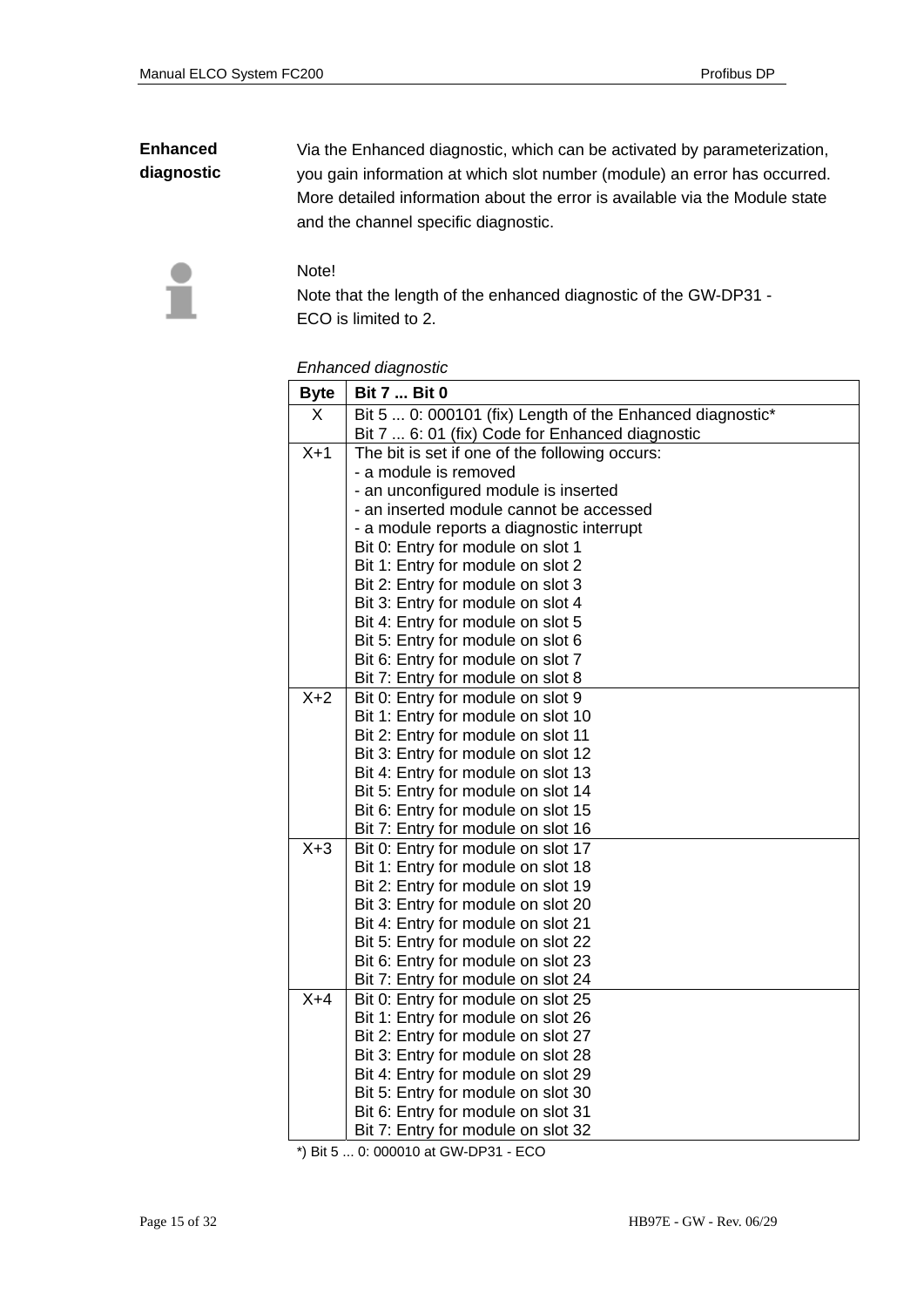### **Channel specific**  With the channel specific diagnostic you gain detailed information about **Diagnostic**  the channel error within a module. For the usage of the channel specific diagnostic you have to release the diagnostic alarm for every module via the parameterization. The channel specific diagnostic can be activated via the parameterization and has the following structure:

| <b>Byte</b> | <b>Bit 7  Bit 0</b>                                          |
|-------------|--------------------------------------------------------------|
| X           | Bit 5  0: ID number of the module that delivers the channel- |
|             | specific diagnostic (000001  011111)*                        |
|             | Slot 1 has ID no. 0<br>z.B.:                                 |
|             | Slot 32 has ID no. 31                                        |
|             | Bit 7, 6: 10 (fix) Code for channel-specific diagnostic      |
| $X+1$       | Bit 5  0: Number of the channel or the channel group that    |
|             | delivers the diagnostic (00000  11111)                       |
|             | Bit 7  6: 01=Input Module                                    |
|             | 10=Output Module                                             |
|             | 11=In-/Output Module                                         |
| $X+2$       | Bit 4  0: Error messages to Profibus standard                |
|             | 00001: Short circuit                                         |
|             | 00010: Undervoltage (Supply voltage)                         |
|             | 00011: Overvoltage (Supply voltage)                          |
|             | 00100: Output Module is overloaded                           |
|             | 00101: Temperature rise output Module                        |
|             | 00110: Open circuit sensors or actors                        |
|             | 00111: Upper limit violation                                 |
|             | 01000: Lower limit violation                                 |
|             | 01001: Error - Load voltage at the output                    |
|             | - Sensor supply                                              |
|             | - Hardware error in the Module                               |
|             | Error messages - manufacturer-specific                       |
|             | 10000: Parameter assignment error                            |
|             | 10001: Sensor or load voltage missing                        |
|             | 10010: Fuse defect                                           |
|             | 10100: Ground fault                                          |
|             | 10101: Reference channel error                               |
|             | 10110: Process interrupt lost                                |
|             | 11001: Safety-related shutdown                               |
|             | 11010: External fault                                        |
|             | 11010: Indefinable error - not specified                     |
|             | Bit 7  5: Channel type                                       |
|             | 001: Bit                                                     |
|             | 010: 2 Bit                                                   |
|             | 011: 4 Bit                                                   |
|             | 100: Byte                                                    |
|             | 101: Word                                                    |
|             | 110: 2 Words                                                 |

*Channel-specific diagnostic* 

\*) Bit 5 ... 0: 000001...001000 (slot 1...8) at GW-DP31 – ECO

The maximum number of channel specific diagnostic is limited by the total length of 58Byte for diagnostic. By de-activating of other diagnostic ranges you may release these areas for further channel specific diagnostic. For each channel always 3 Byte are used.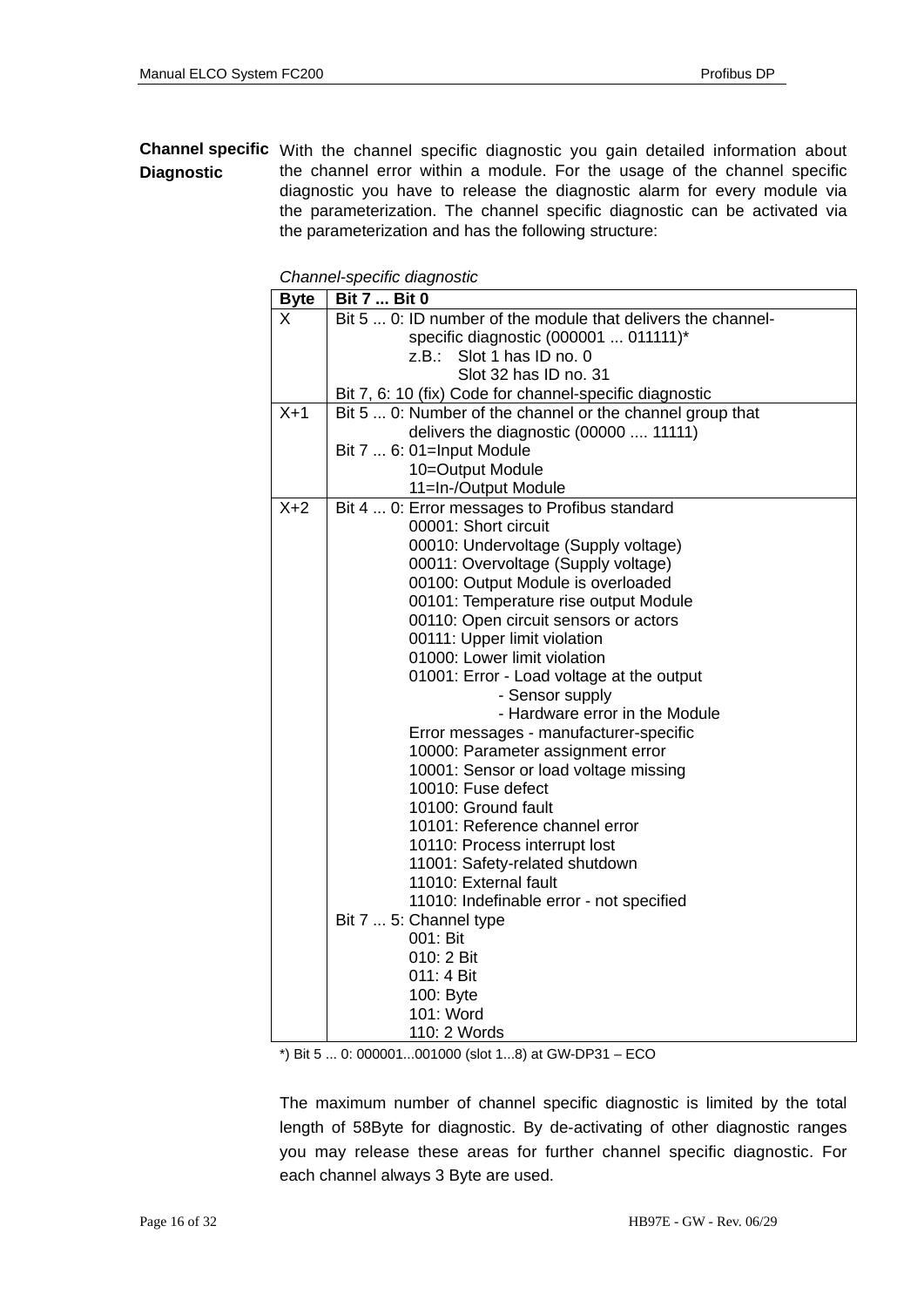\_\_\_\_\_\_\_\_\_\_\_

- **Interrupts**  The interrupts section of the slave diagnostic provides information on the type of interrupt and the cause that triggered the input. The interrupt section has a maximum of 20bytes. A maximum of one interrupt can be used per slave diagnostic. The interrupt component is always the last part of the diagnostic frame.
- **Contents**  The contents of the interrupt information depend on the type of interrupt: · In the case of diagnostic interrupts, the diagnostic data record 1 is send as interrupt information (as of Byte x+4)

· In the case of process interrupts, the additional information is 4bytes long. These data is module specific and is described at the concerning module.

**Alarm status**  If there is a diagnostic event for channel (/channel group) 0 of a module, there may be a module error as well as a channel error. The entry is made in this case even if you have not enabled the diagnostic for channel (/channel group) 0 of a module.

The interrupt section is structured as follows:

*Alarm status Byte x ... x+3* 

| <b>Byte</b> | <b>Bit 7  Bit 0</b>                                            |
|-------------|----------------------------------------------------------------|
| X           | Bit 5  0: 010100: Length of the interrupt section incl. Byte x |
|             | Bit 6  7: Code for Module-Related diagnostic                   |
| $x+1$       | Bit 0  6: Type of interrupt                                    |
|             | 0000001: Diagnostic interrupt                                  |
|             | 0000010: Process interrupt                                     |
|             | Bit 7: Code for interrupt                                      |
| $x+2$       | Bit 7  0: Slot of the module that is producing interrupt 1  32 |
| $x + 3$     | Bit 1, 0: 00: Process interrupt                                |
|             | 01: Diagnostic interrupt incoming                              |
|             | 10: Diagnostic interrupt <sub>outgoing</sub>                   |
|             | 11: reserved                                                   |
|             | Bit 2: 0 (fix)                                                 |
|             | Bit 7  3: Interrupt sequence number 1 32                       |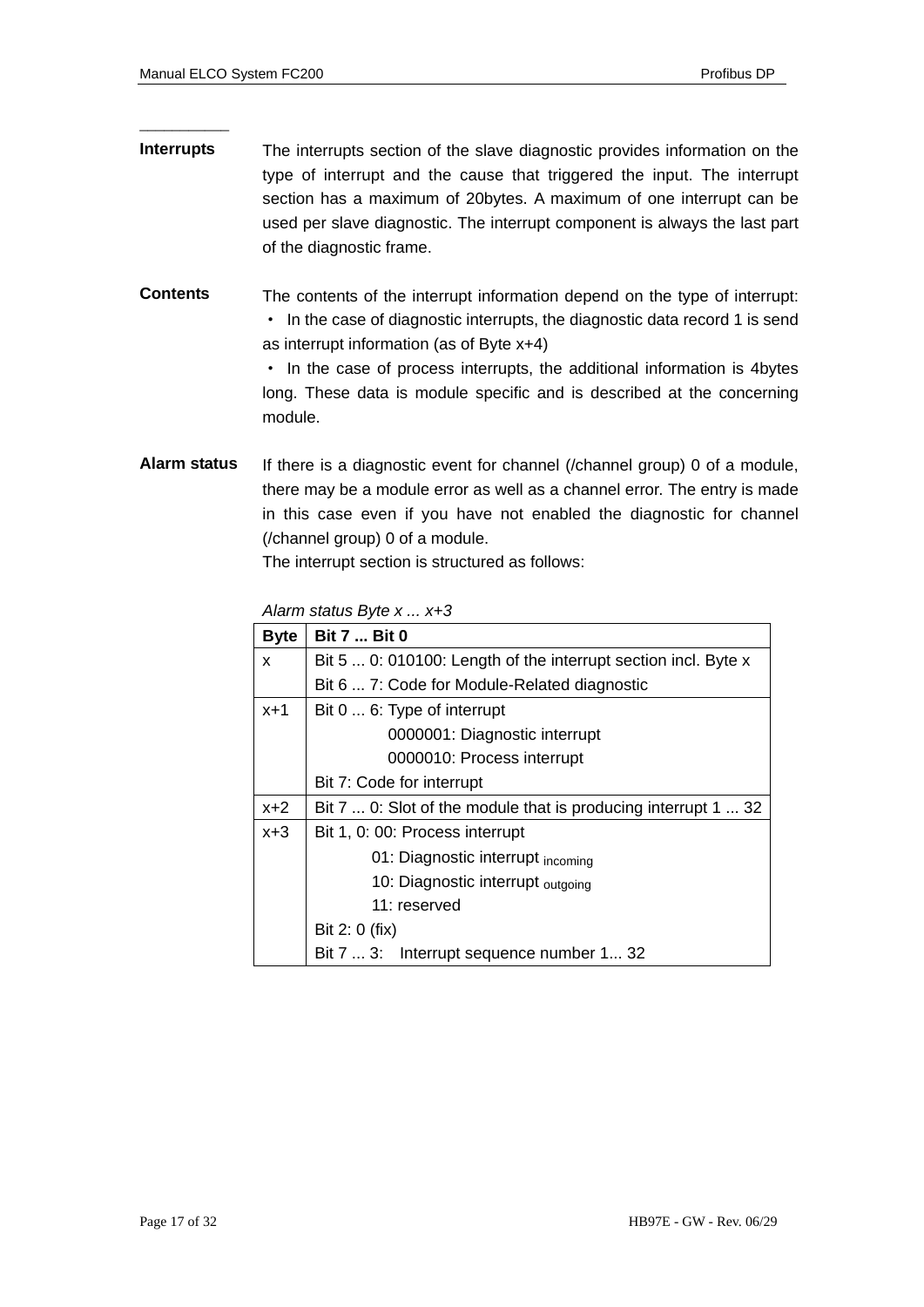*Alarm status at diagnostic alarm Bytes x+4 to x+7 (corresponds CPU diagnostic record set 0)* 

| <b>Byte</b> | <b>Bit 7  Bit 0</b>                                         |
|-------------|-------------------------------------------------------------|
| $x+4$       | Bit 0: Module malfunction, i.e. a problem has been detected |
|             | Bit 1: Internal error in the module                         |
|             | Bit 2: External error - module no longer addressable        |
|             | Bit 3: Channel error in the module                          |
|             | Bit 4: Load power supply is missing                         |
|             | Bit 5: Front connector is missing                           |
|             | Bit 6: Module is not parameterized                          |
|             | Bit 7: Parameter assignment error                           |
| $x+5$       | Bit 0  3: Module class                                      |
|             | 1111: Digital module                                        |
|             | 0101: Analog module                                         |
|             | 1000: FM                                                    |
|             | 1100: CP                                                    |
|             | Bit 4: Channel information available                        |
|             | Bit 5: User information available                           |
|             | Bit 6: always "0"                                           |
|             | Bit 7: always "0"                                           |
| x+6         | Bit 0: Memory or coding key analog module is missing        |
|             | Bit 1: Communication error                                  |
|             | Bit 2: Operating mode                                       |
|             | $0:$ RUN                                                    |
|             | 1: STOP                                                     |
|             | Bit 3: Cycle time monitoring addressed                      |
|             | Bit 4: Module power supply failure                          |
|             | Bit 5: Empty battery                                        |
|             | Bit 6: Complete backup failure                              |
|             | Bit 7: always "0"                                           |
| $x+7$       | Bit 0: reserved                                             |
|             | Bit 1: reserved                                             |
|             | Bit 2: reserved                                             |
|             | Bit 3: reserved                                             |
|             | Bit 4: reserved                                             |
|             | Bit 5: reserved                                             |
|             | Bit 6: Process interrupt lost                               |
|             | Bit 7: reserved                                             |

Continued …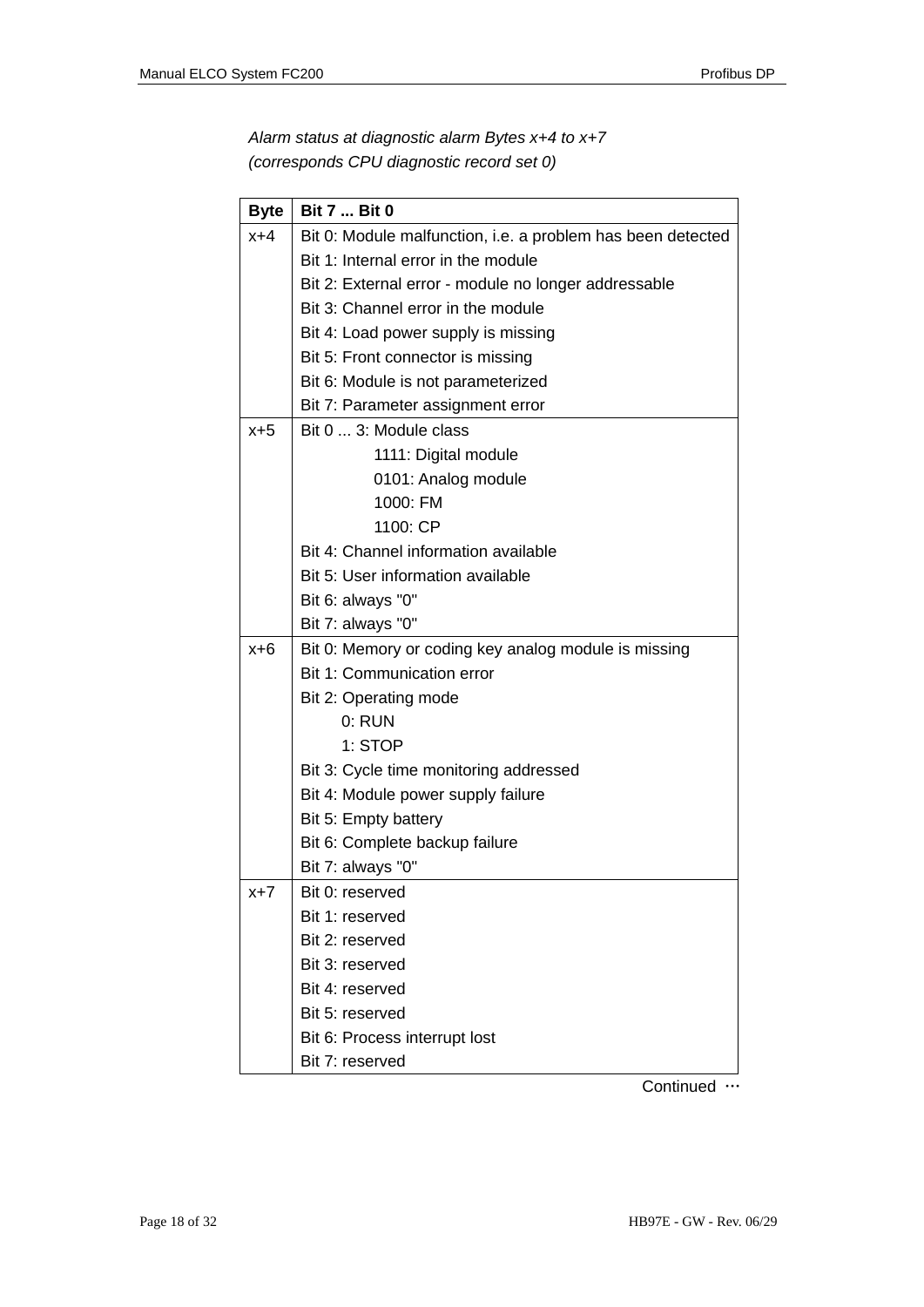### …*Continue*

*Alarm status at diagnostic alarm Bytes x+8 to x+19 (corresponds CPU diagnostic record set 1)* 

| <b>Byte</b> | <b>Bit 7  Bit 0</b>                             |
|-------------|-------------------------------------------------|
| x+8         | 70h: Module with digital inputs                 |
|             | 71h: Module with analog inputs                  |
|             | 72h: Module with digital outputs                |
|             | 73h: Module with analog outputs                 |
|             | 74h: Module with analog in-/-outputs            |
|             | 76h: Counter                                    |
| $x+9$       | Lenght of the channel-specific diagnostic       |
| $x + 10$    | Number of channels per module                   |
|             |                                                 |
| $x+12$      | Diagnostic event on the channel/channel group 0 |
|             | Assignment see module description               |
| $x + 13$    | Diagnostic event on the channel/channel group 1 |
|             | Assignment see module description               |
|             |                                                 |
|             |                                                 |
|             |                                                 |
|             |                                                 |
| $x + 19$    | Diagnostic event on the channel/channel group 7 |
|             | Assignment see module description               |

### *Alarm status at process alarm Bytes x+4 to x+7*

More detailed information to the diagnostic data is to find in the concerning module descriptions.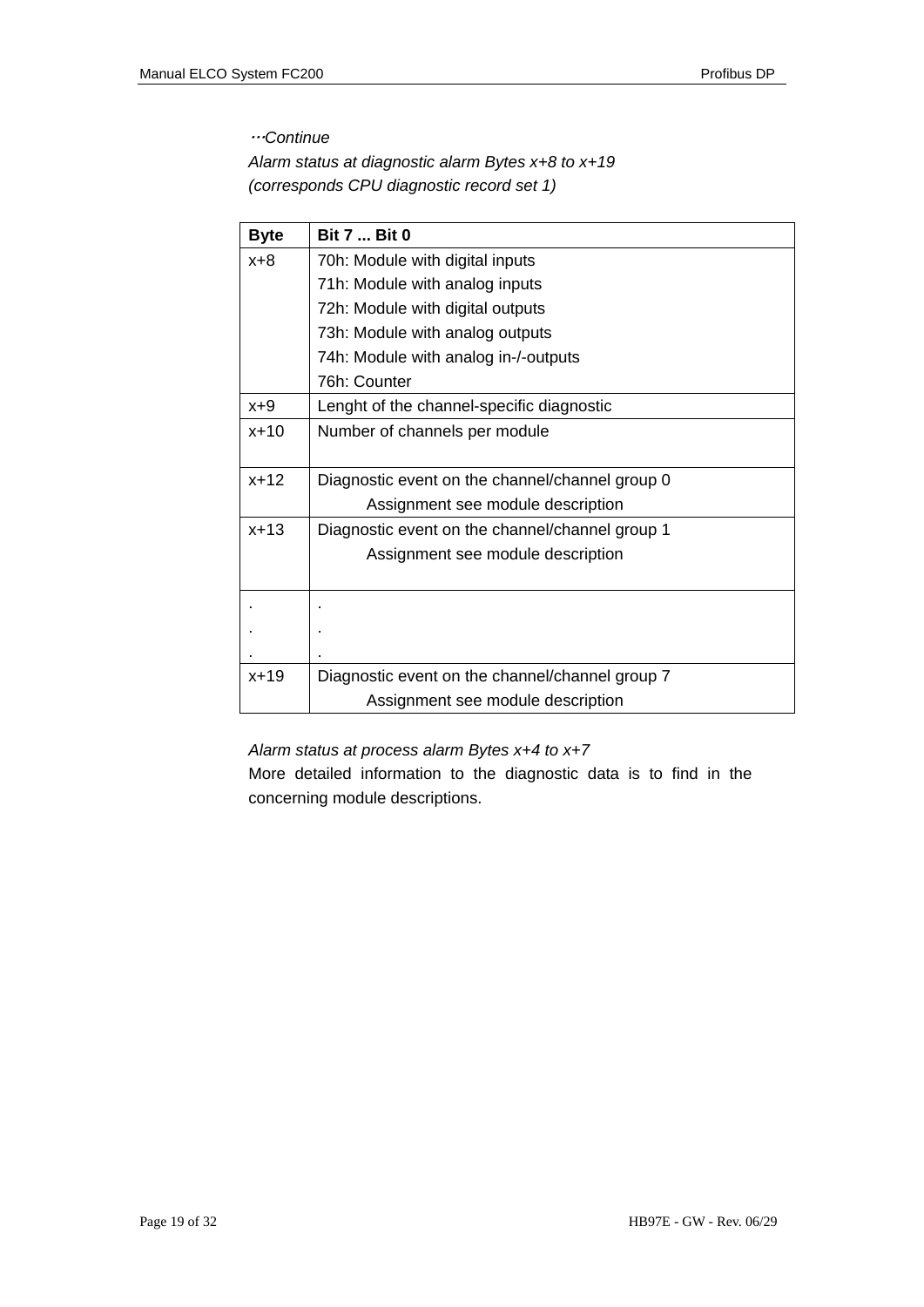## **Installation guidelines**

| <b>Profibus in</b><br>general | The ELCO Profibus DP network must have a linear structure.<br>• Profibus DP consists of minimum one segment with at least one<br>master and one slave.<br>A master is always used in conjunction with a CPU.<br>• Profibus supports a max. of 126 participants.<br>A max. of 32 devices are permitted per segment.<br>The maximum length of a segment depends on the transfer rate:<br>9.6  187.5kBaud $\rightarrow$ 1000m<br>500kBaud<br>400m<br>$\rightarrow$<br>1.5MBaud<br>200 <sub>m</sub><br>$\rightarrow$<br>3  12MBaud $\rightarrow$<br>100m<br>The network may have a maximum of 10 segments. Segments are<br>$\bullet$<br>connected by means of repeaters. Every repeater is also seen as<br>participant on the network.<br>All devices communicate at the same baud rate, slaves adapt auto-<br>$\bullet$<br>matically to the baud rate. |
|-------------------------------|-----------------------------------------------------------------------------------------------------------------------------------------------------------------------------------------------------------------------------------------------------------------------------------------------------------------------------------------------------------------------------------------------------------------------------------------------------------------------------------------------------------------------------------------------------------------------------------------------------------------------------------------------------------------------------------------------------------------------------------------------------------------------------------------------------------------------------------------------------|
| <b>Fiber optic system</b>     | Only one fiber optic master may be used on one line.<br>Multiple masters may be deployed with a single CPU as long as they<br>are located on the same backplane bus (please take care not to<br>exceed the max. current consumption).<br>The maximum length of a FO link between two slaves may not exceed<br>$\bullet$<br>300m with HCS-FO and 50m with POF-FO, independent from the baud<br>rate.<br>• The number of bus participants depends on the baud rate:<br>1.5MBaud $\rightarrow$ 17 participants incl. master<br>٠<br>3MBaud<br>$\rightarrow$ 15 participants incl. master<br>6MBaud<br>$\rightarrow$ 7 participants incl. master<br>12MBaud<br>4 participants incl. master<br>$\rightarrow$<br>The bus does not require termination.                                                                                                    |
|                               | Note!<br>You should place covers on the unused sockets on any fiber optic device<br>(e.g. the jack for the following participant at the bus end) to prevent being<br>blinded by the light or to stop interference from external light sources. You<br>can use the supplied rubber stoppers for this purpose. Insert the rubber<br>stoppers into the unused openings on the FO interface.                                                                                                                                                                                                                                                                                                                                                                                                                                                            |

- The bus must be terminated at both ends. **Electrical system** 
	- Masters and slaves may be installed in any combination.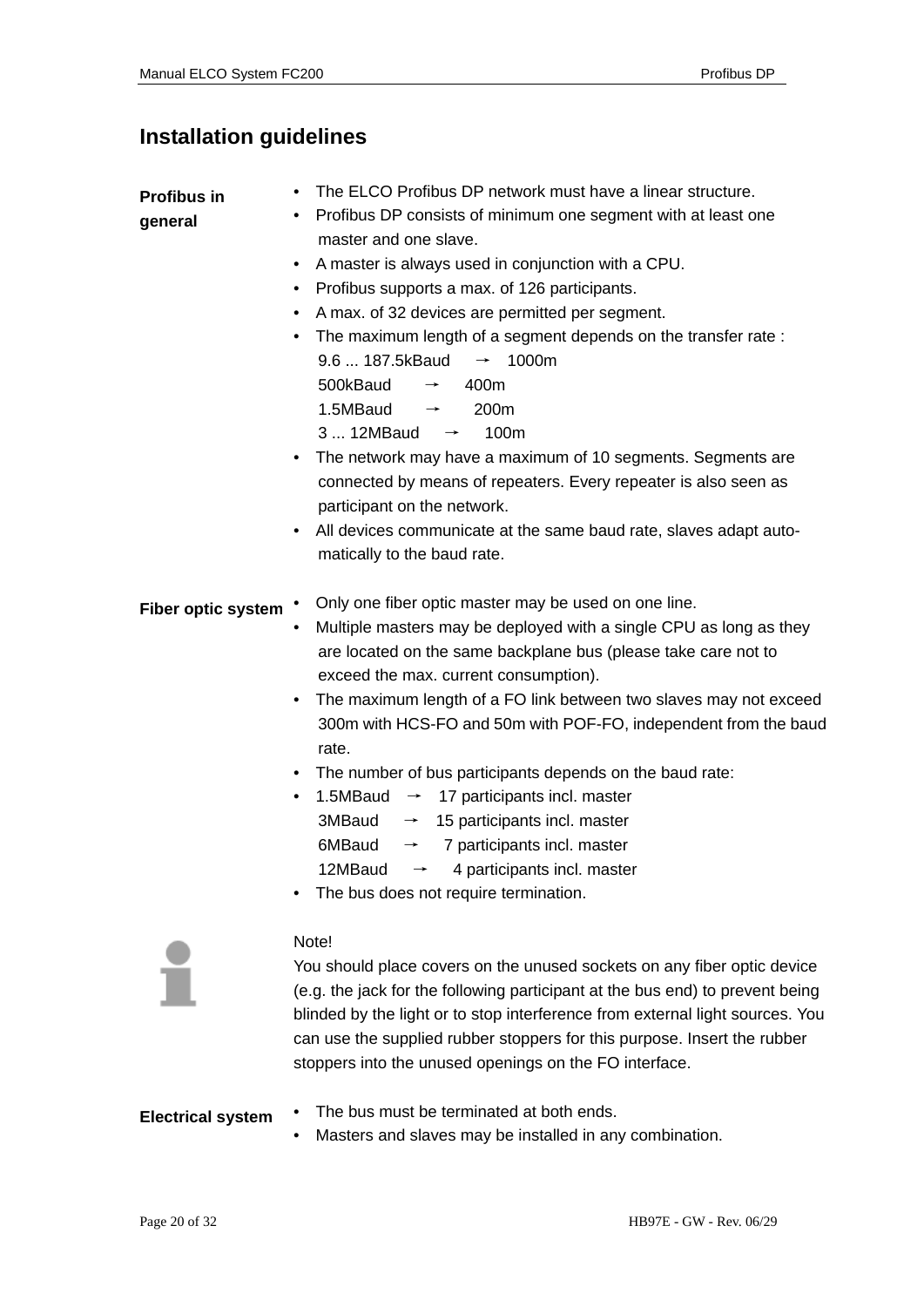| <b>Combined system</b><br><b>Installation and</b> | Any FO master may only be installed on an electrical system by means<br>of an Optical Link Plug, i.e. slaves must not be located between a<br>master and the OLP.<br>Only one converter (OLP) is permitted between any two masters.<br>$\bullet$                                                                                                                                                                                      |  |
|---------------------------------------------------|---------------------------------------------------------------------------------------------------------------------------------------------------------------------------------------------------------------------------------------------------------------------------------------------------------------------------------------------------------------------------------------------------------------------------------------|--|
| integration with<br><b>Profibus</b>               | Assemble your Profibus system using the required modules.<br>$\bullet$<br>Adjust the address of the bus coupler to an address that is not yet in use<br>$\bullet$<br>on your system.<br>Transfer the supplied GSD-file into your system and configure the<br>$\bullet$<br>system as required.<br>Transfer the configuration into your master.<br>Connect the Profibus cable to the coupler and turn the power supply on.<br>$\bullet$ |  |
| <b>Profibus using</b><br><b>RS485</b>             | Profibus employs a screened twisted pair cable based on RS485 interface<br>specifications as the data communication medium. The Profibus line must<br>be terminated with ripple resistor.                                                                                                                                                                                                                                             |  |
| <b>Bus connection</b>                             | The following picture illustrates the terminating resistors of the respective                                                                                                                                                                                                                                                                                                                                                         |  |



**Termination with** The bus connector is provided with a switch that is used to activate a terminating resistor. **"EasyConn"** 



### Attention!

The terminating resistor is only effective, if the connector is installed at a slave and the slave is connected to a power supply.

### Note!

A complete description of installation and deployment of the terminating resistors is delivered with the connector.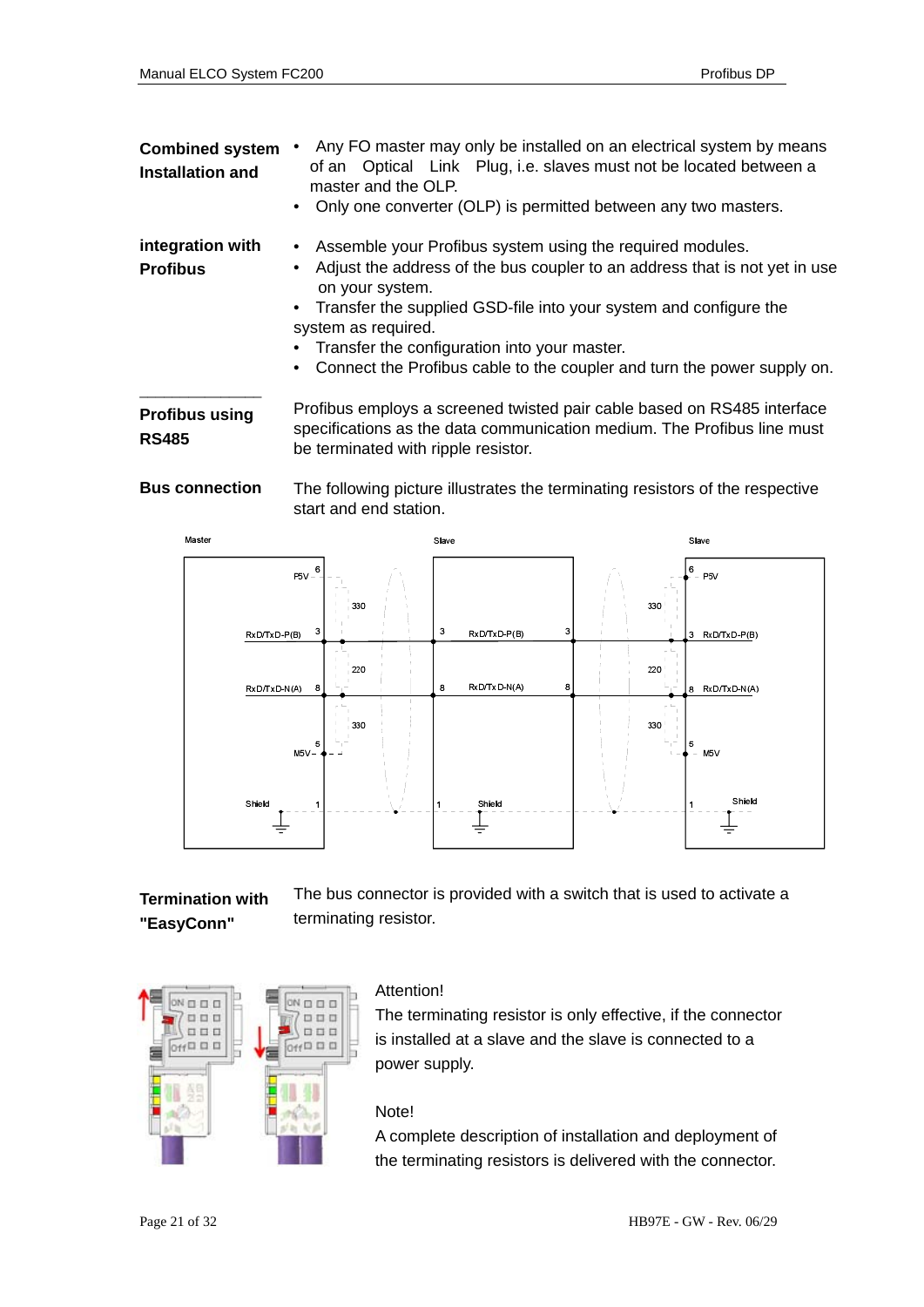

**"EasyConn" Bus** In systems with more than two stations all partners are wired in parallel. **connector** For that purpose, the bus cable must be feed-through uninterrupted. Via the order number VIPA 972-0DP10 you may order the bus connector "EasyConn". This is a bus connector with switchable terminating resistor and integrated bus diagnostic.



|           | Ω° | 45°  | 90° |
|-----------|----|------|-----|
|           | 64 | 61   | 66  |
|           | 34 | 53   | 40  |
|           | 8  | 15,8 | .8  |
| all in mm |    |      |     |

all in mm

Note!

To connect this plug, please use the standard Profibus cable type A with solid wire core according to EN50170.

Under the order no. 905-6AA00 VIPA offers the "EasyStrip" de-isolating tool, that makes the connection of the EasyConn much easier.



Dimensions in mm



- Loosen the screw.
- Lift contact-cover.
- Insert both wires into the ducts provided (watch for the correct line color as below!)
- Please take care not to cause a short circuit between screen and data lines!
- Close the contact cover.
- Tighten screw

(max. tightening torque 4Nm).

**The green line must be connected to A, the red line to B!**

### **Assembly**



**Please note:**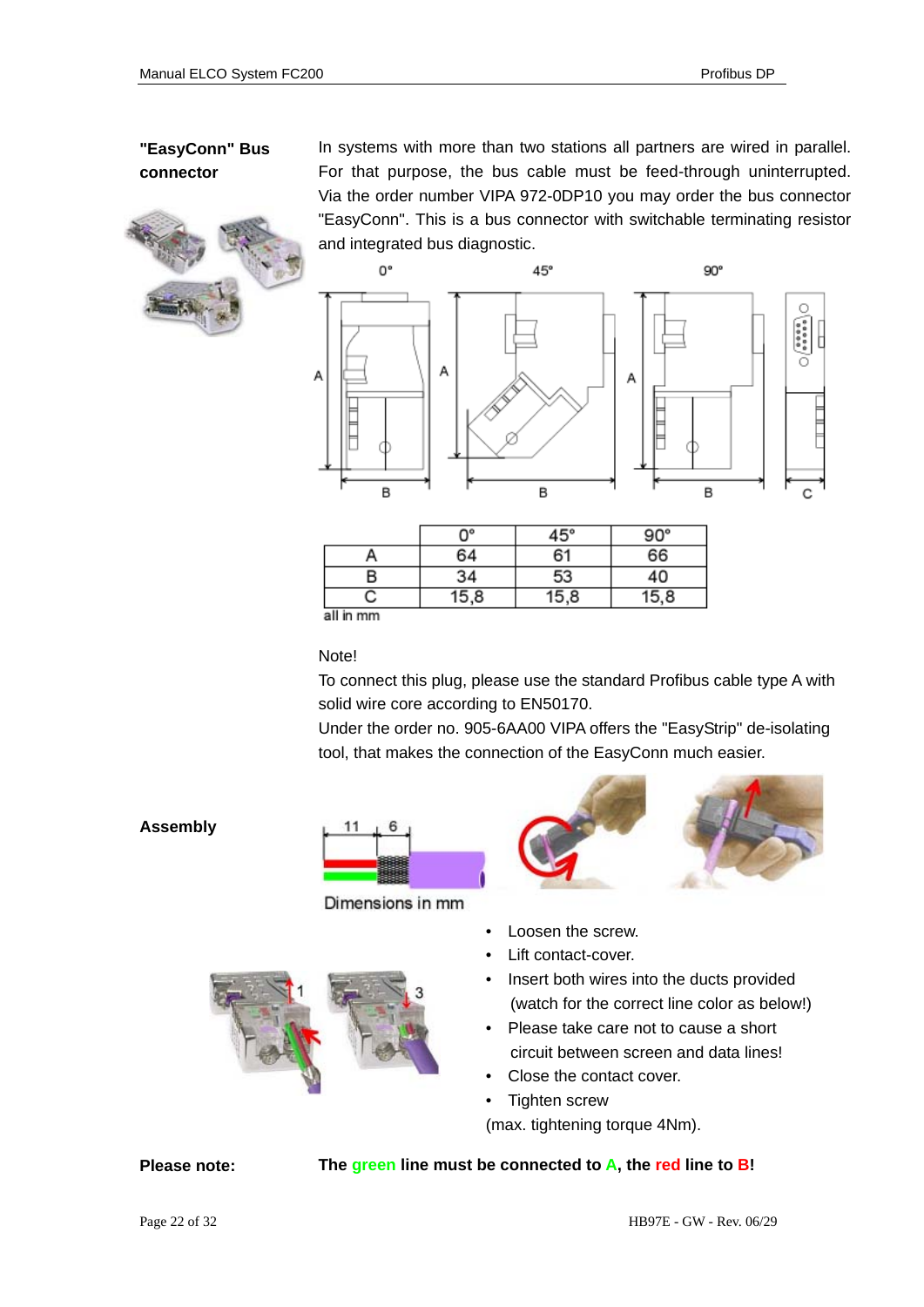### **Profibus with FO link**

The fiber optic cable/optical waveguide (FO) transfers signals by means of electromagnetic waves at optical frequencies. Total reflection will occur at the point where the coating of the fiber optic cable meets the core since the refractive index of this material is lower than that of the core. This total reflection prevents the ray of light escaping from the fiber optic conductor and it will therefore travel to the end of the fiber optic cable. The FO cable is provided with a protective coating.

The following diagram shows the Structure of a fiber optic cable:



The fiber optic system employs pulses of monochromatic light at a wavelength of 650nm. If the fiber optic cable is installed in accordance with the manufacturers guidelines, it is not susceptible to external electrical interference. Fiber optic systems have a linear structure. Each device requires two lines, a transmit and a receive line (dual core). It is not necessary to provide a terminator at the last device.

The Profibus FO network supports a maximum of 126 devices (including the master). The maximum distance between two devices is limited to 50m.

| <b>Advantages of FO</b><br>over copper<br>cables | • wide bandwidth<br>low attenuation<br>٠<br>no cross talk between cores<br>$\bullet$<br>immunity to external electrical interference<br>$\bullet$<br>no potential difference<br>٠<br>lightning protection<br>may be installed in explosive environments<br>low weight and higher flexibility<br>$\bullet$<br>corrosion resistant<br>$\bullet$<br>safety from eavesdropping attempts<br>٠ |
|--------------------------------------------------|------------------------------------------------------------------------------------------------------------------------------------------------------------------------------------------------------------------------------------------------------------------------------------------------------------------------------------------------------------------------------------------|
| FO cable<br><b>FO connector</b>                  | ELCO recommends to use FO connector and cable supplied by Hewlett<br>Packard (HP):<br>HP order no.: FO cable<br>HFBR-RUS500, HFBR-RUD500, HFBR-EUS500, HFBR-EUD500<br>HP order no.: FO connector<br>With crimp-type assembly: HFBR-4506 (grey), HFBR-4506B (black)<br>Without crimp-type assembly: HFBR-4531<br>For more see following page.                                             |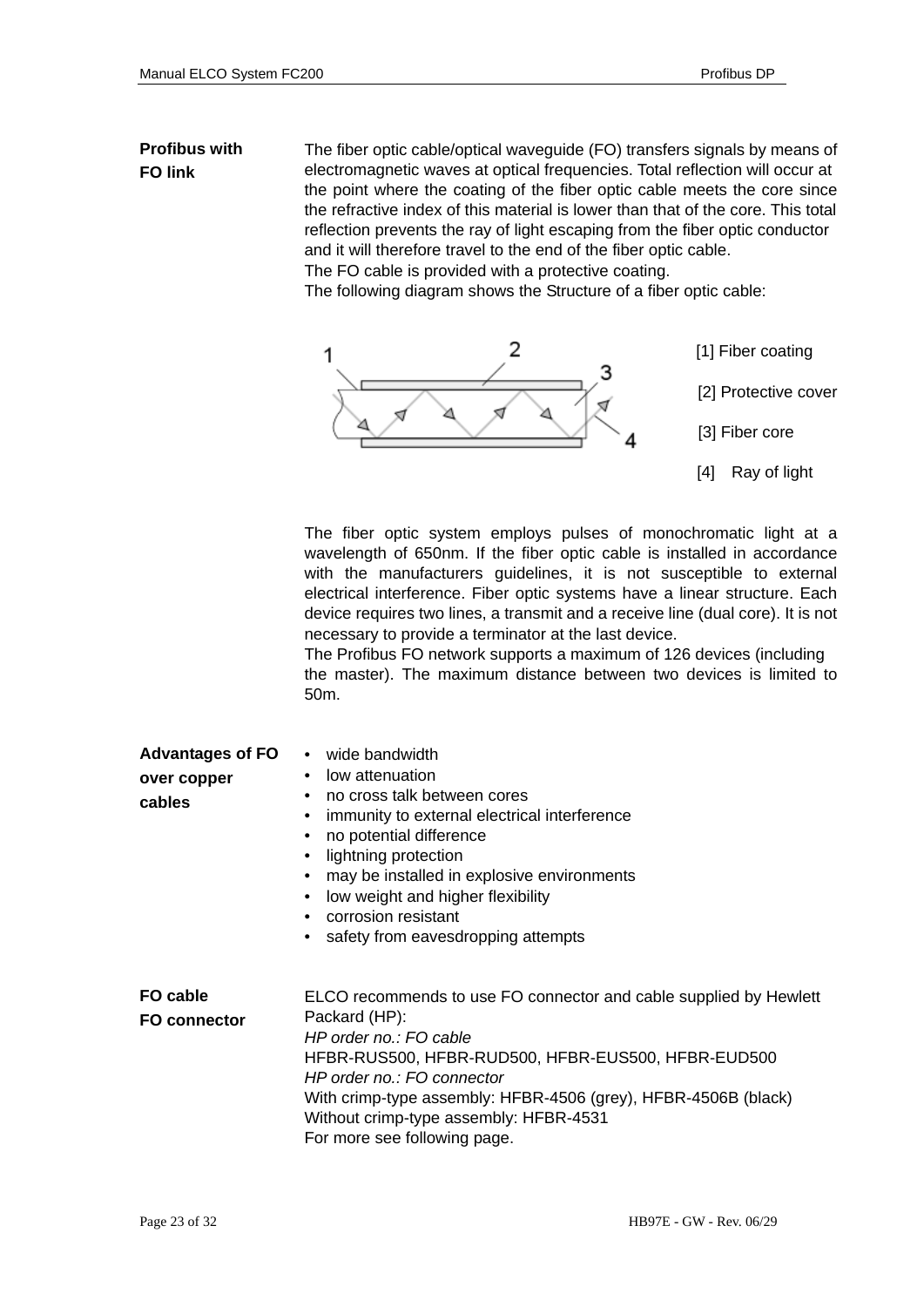### **Fiber optic cabling** The ELCO fiber optic Profibus coupler employs dual core plastic fiber optic **under Profibus** cable as the communication medium. Please keep the following points in mind when you connect your Profibus FO coupler: predecessor and successor must always be connected by means of a dual core FO cable. The VIPA bus coupler carries 4 FO connectors. The communication direction is defined by the color of the connector (dark: receive line, light: send line).

When the bus has been turned on, you recognize the receive line by the light, while the darker line is the send line.

The connectors Hewlett Packard (HP) are available in two different versions:

FO connector with crimp-type assembly

FO connector without crimp-type assembly

### **FO connector with crimp-type assembly HP order no.: HFBR-4506 (gray)**











# **HFBR-4506B (black)**

Advantages: polarity protection. You can only install the connector so that the side of the connector shown here faces to the right.

Disadvantages: special tool required You require a special crimping tool from Hewlett Packard (HP order no.: HFBR-4597) for the installation of the press ring required for strain relief.

### **Connector installation**

You install the connector by first pushing the press-ring onto the dual core FO cable. Separate the two cores for a distance of app. 5cm. Use a stripper to remove the protection cover for app. 7mm.

Insert the two cores into the plug so that the ends of the fiber optic cable protrude at the front. Keep an eye on the polarity of the cores (s.a.).

Push the press-ring onto the plug and crimp the ring by means of the crimp tool. The description of how to trim and polish of the ends of the FO cores is ndidentical to the 2 connector type shown below.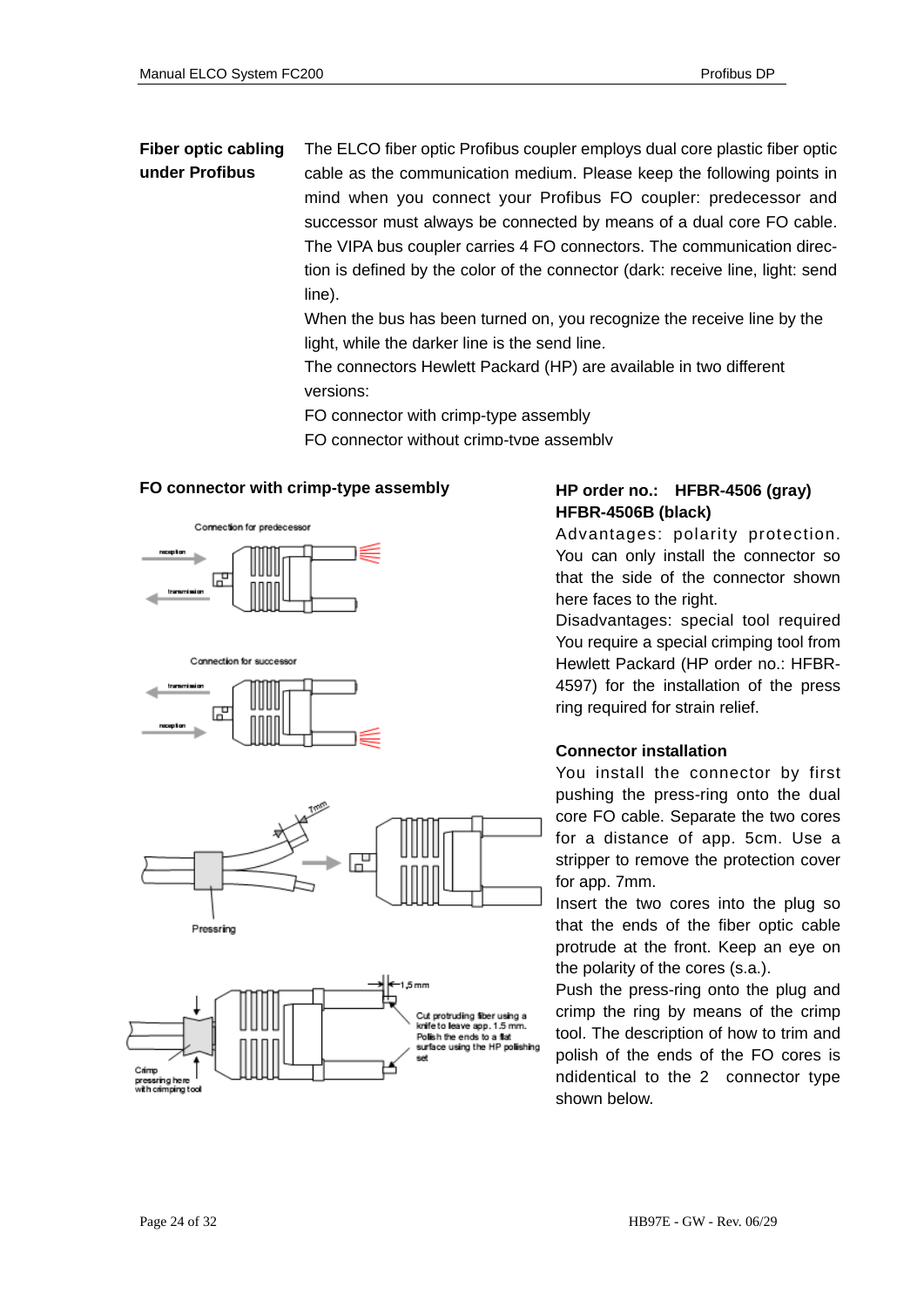### **FO connector without crimp-type assembly**



**Cutting and polishing the ends of the FO cable** 



### **HP order no.: HFBR-4531**

Advantages: no special tool required. This shell of this type of plug is provided with an integrated strain relief. The fiber optic cable is clamped securely when you clip the two sections of the shell together.

This system can be used to prepare simplex and duplex plugs. You can assemble a simplex plug by clipping the two sections of a shell together and a duplex plug by clipping two plugs together.

Disadvantages: no protection against polarity reversal.

These plugs can be inserted in two positions. Please check the polarity when you have turned on the power. The light emitting fiber is the fiber for reception.

### **Assembling a plug:**

2 complete plugs are required to assemble a duplex plug. Separate the two cores for a distance of app. 5cm. Use a stripper to remove the protection cover so that app. 7mm of the fiber is visible. Insert the two cores into the plug so that the ends of the fiber optic cable protrude at the front. Keep an eye on the polarity of the cores (s.a.).

tool Abrasive paper

Polishing Cut protruding fiber using a knife so that app. 1.5mm are still visible. Polish the ends to a flat surface using the HP polishing set (HP order no.:HFBR-4593).

> Insert the plug into the polishing tool and polish the fiber to achieve a plane surface as shown in the figure. The instructions that are included with the set contain a detailed description of the required procedure.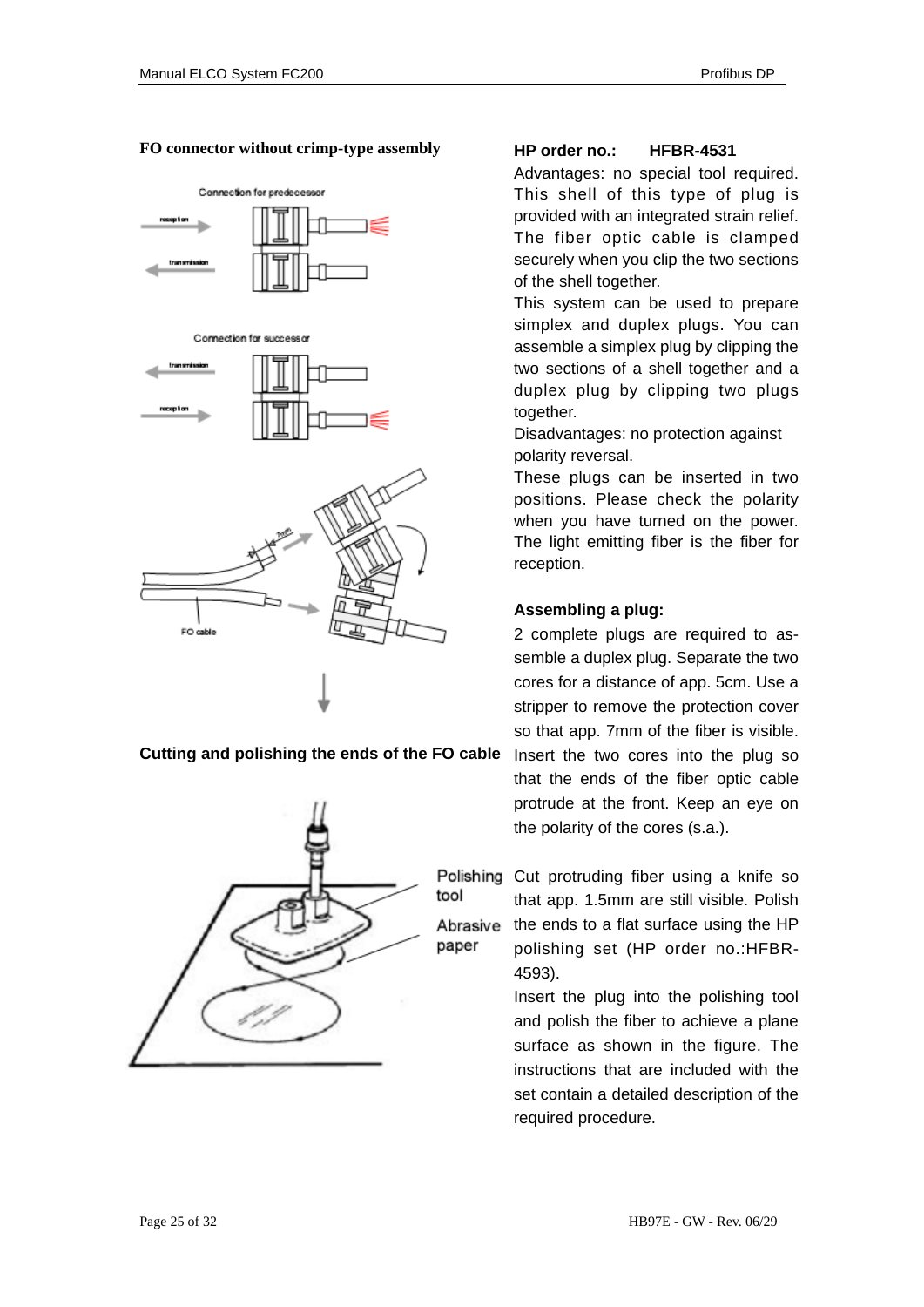### **Example for a Profibus network**

\_\_\_\_\_\_\_\_\_\_\_\_\_\_\_

**One CPU and** The CPU should have a short cycle time to ensure that the data from slave **multiple master** no. 5 (on the right) is always up to date. This type of structure is only **connections** suitable when the data from slaves on the slow trunk (on the left) is not critical. You should therefore not connect modules that are able to issue alarms.

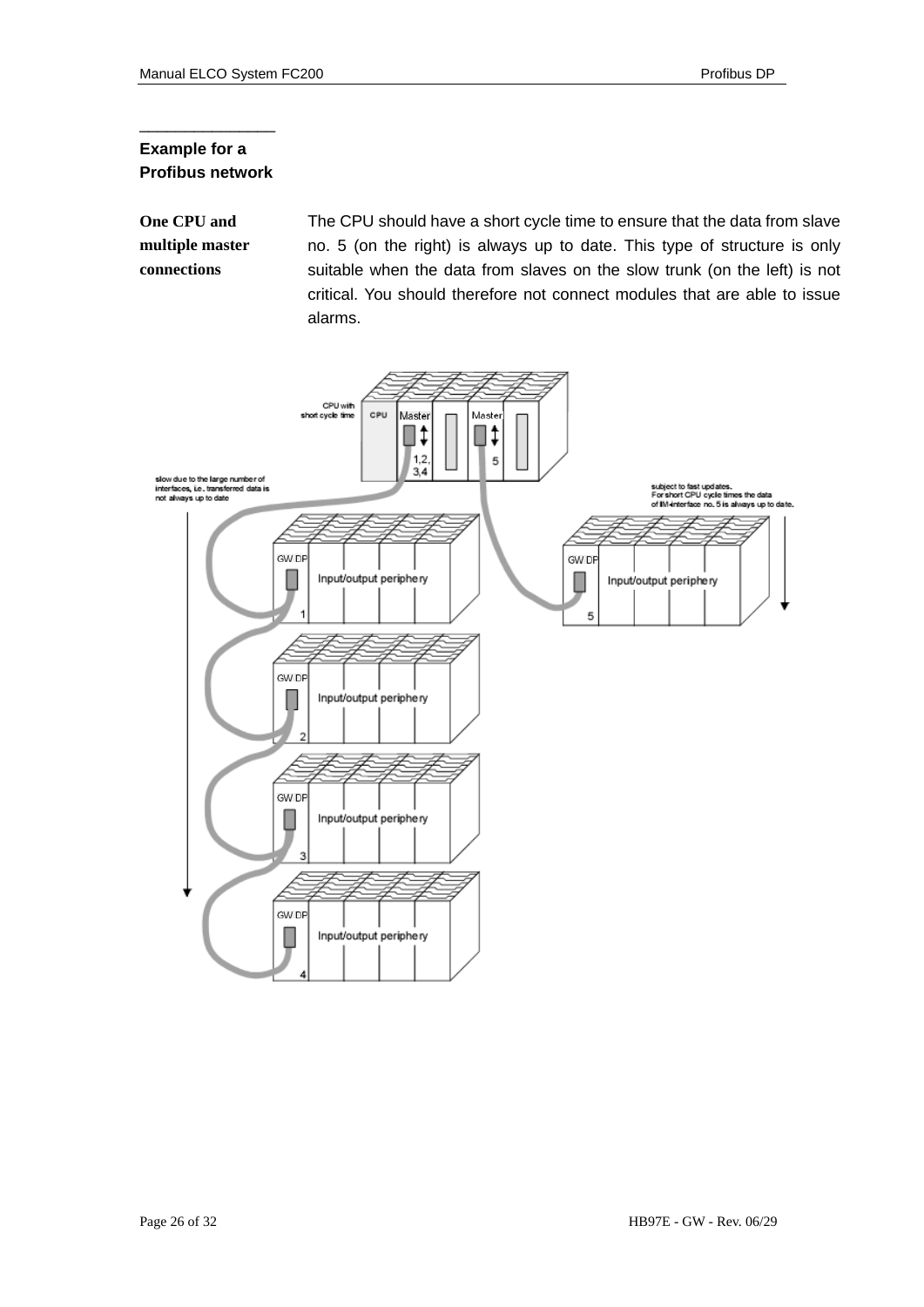**Multi master** Multiple master connections on a single bus in conjunction with a number **system** of slaves:

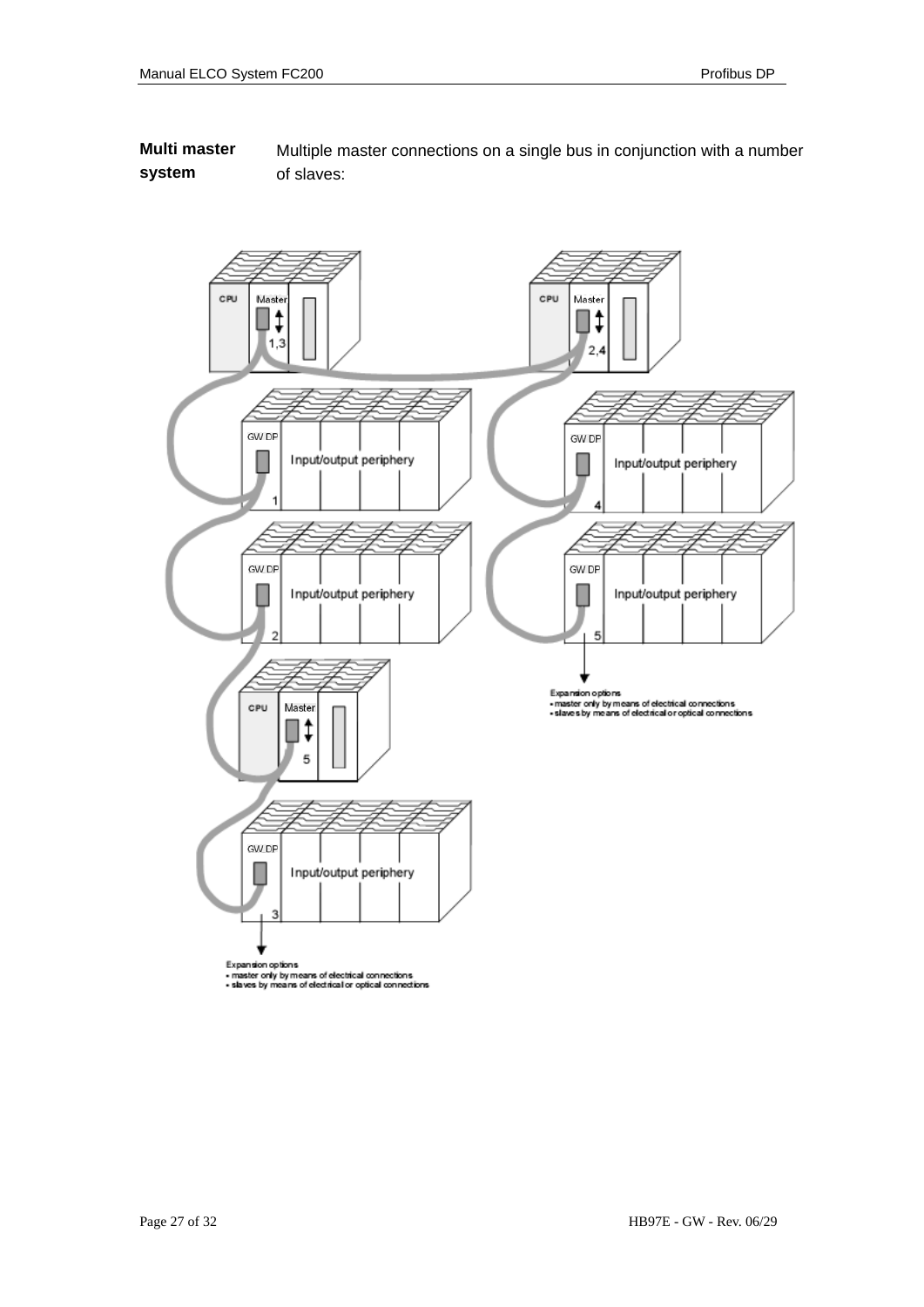### **Optical Profibus**

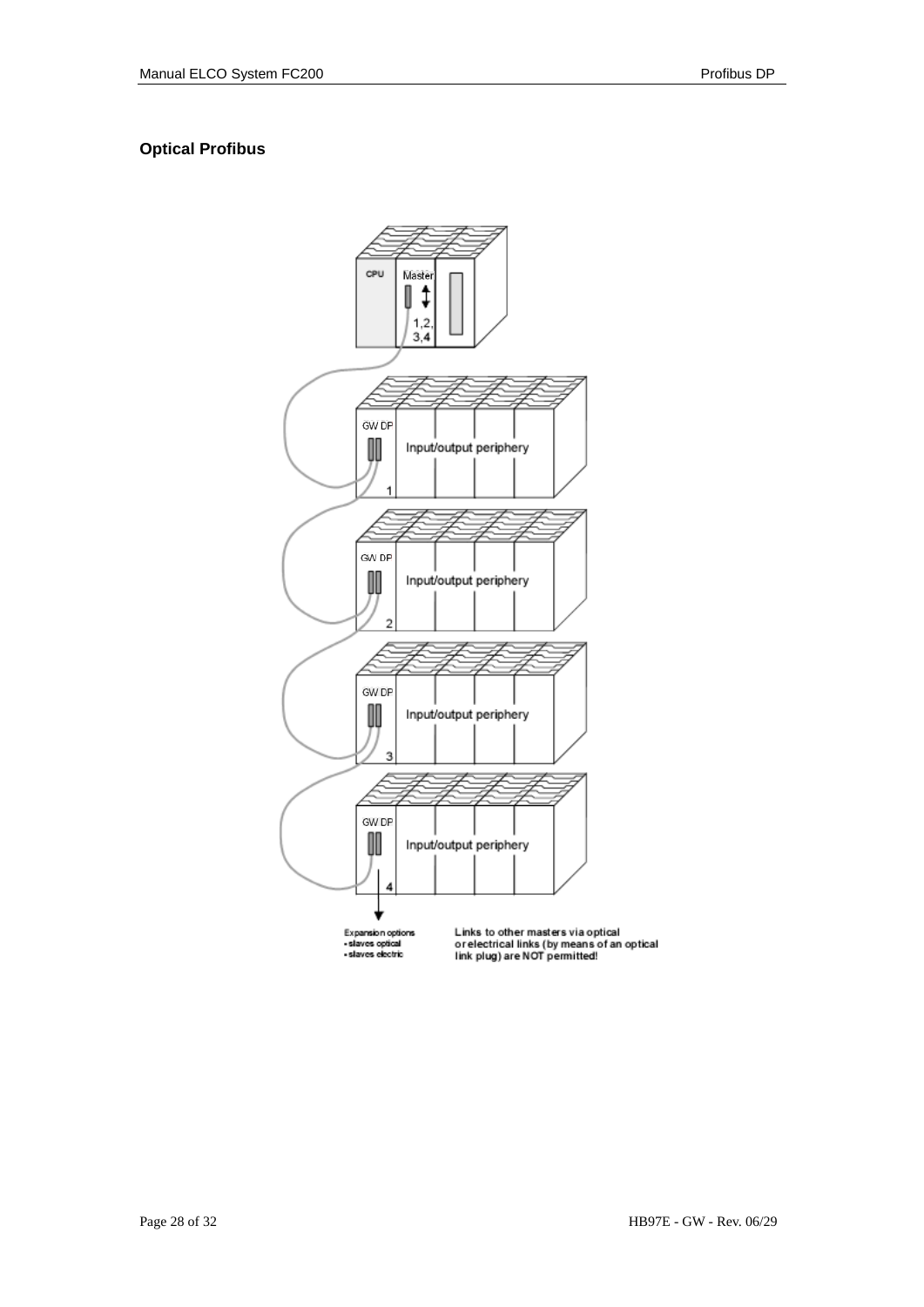**Combination of optical and electrical Profibus**  In a combined fiber optical Profibus system only one converter (OLP) may be installed between any two masters!

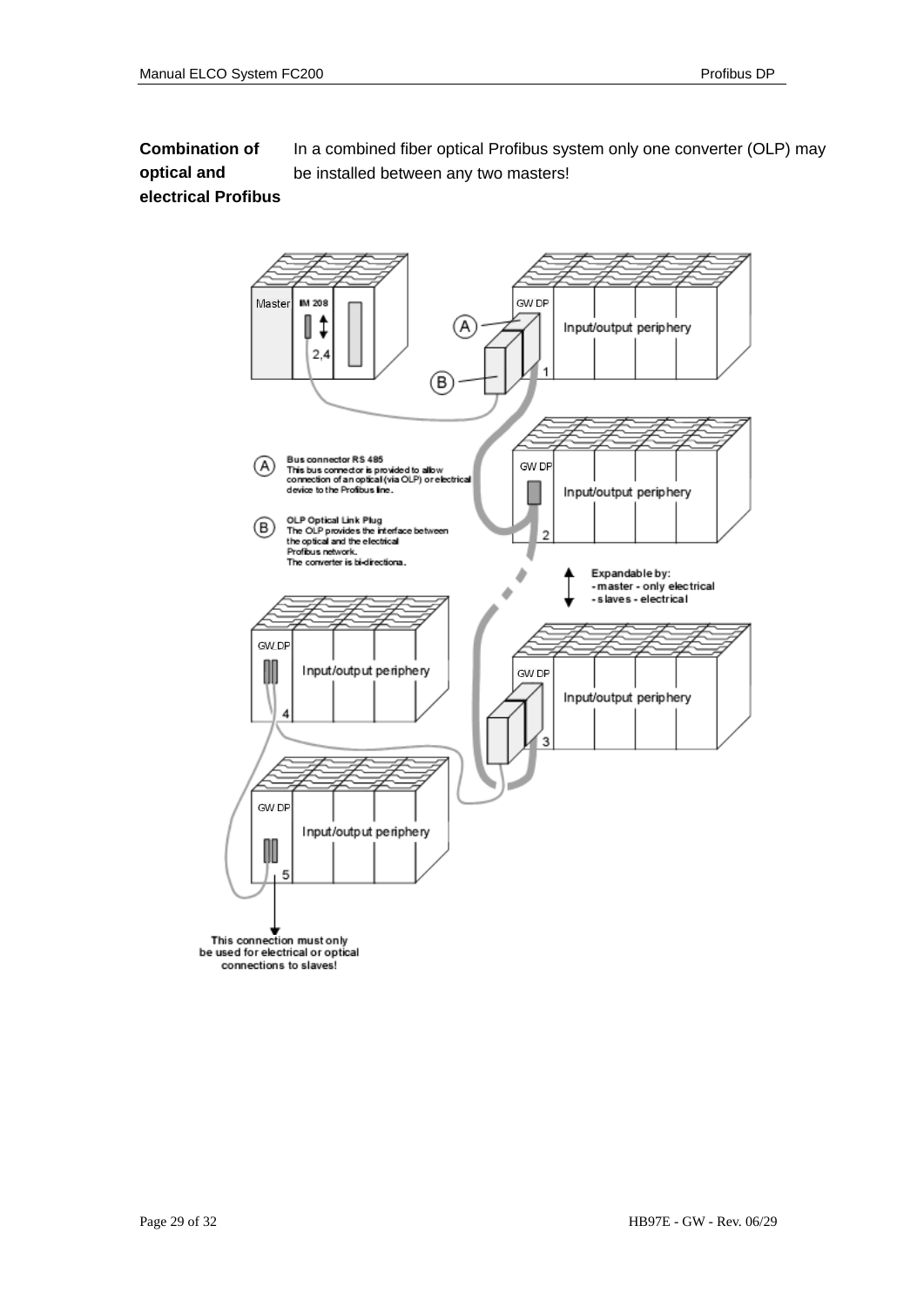## **Technical data**

### \_\_\_\_\_\_\_\_\_\_\_\_\_\_\_\_\_\_\_\_ **Profibus DP Slave**

### **FC2-GW-DP01/31**

| <b>Electrical data</b>       | FC2-GW-DP01                                                | FC2-GW-DP31 - ECO |
|------------------------------|------------------------------------------------------------|-------------------|
|                              | (DP-V0/V1)                                                 | (DP-V0/V1)        |
| Current consumption          | max. 1A                                                    | max. 0.3A         |
| Output<br>current backplane  | max. 3.5A                                                  | max. 0.8A         |
| bus                          | DC 24V (20.4  28.8V) ext. power supply at front            |                   |
| Power supply                 | $\geqslant$ AC 500V                                        |                   |
| Isolation                    | via LEDs on the front                                      |                   |
| Status indicator             | Profibus connector                                         |                   |
| Connections/interfaces       |                                                            |                   |
| <b>Profibus interface</b>    |                                                            |                   |
| Connection                   | 9pin D-type socket                                         |                   |
| Network topology             | Linear bus, active bus terminator at both ends, tap lines  |                   |
|                              | arepermitted.                                              |                   |
| Medium                       | Screened twisted pair cable, under certain conditions      |                   |
|                              | unscreened lines are permitted.                            |                   |
| Data transfer rate           | 9.6kBaud to 12MBaud                                        |                   |
| <b>Total length</b>          | 100m without repeater for 12MBaud;                         |                   |
|                              | 1000m with repeater                                        |                   |
| Max. no. of stations         | 32 stations in any segment without repeater. Extendible to |                   |
|                              | 126 stations when using repeaters.                         |                   |
| <b>Diagnostic functions</b>  |                                                            |                   |
| Standard diagnostic          | The last 100 results are stored in Flash-ROM.              |                   |
| Extended diagnostic          | possible                                                   |                   |
| Data                         |                                                            |                   |
| Input data                   | max. 152Byte                                               | max. 244Byte      |
| Output data                  | max. 152Byte                                               | max. 244Byte      |
| Combination with peripheral  |                                                            |                   |
| modules                      |                                                            |                   |
| max. no of modules*          | 32                                                         | 8                 |
| max. digital I/Os            | 16                                                         | 8                 |
| max. analog I/Os             | 16                                                         | 8                 |
| <b>Dimensions and weight</b> |                                                            |                   |
| Dimensions (WxHxD) in mm     | 25,4x76x78                                                 |                   |
| Weight                       | 80g                                                        |                   |